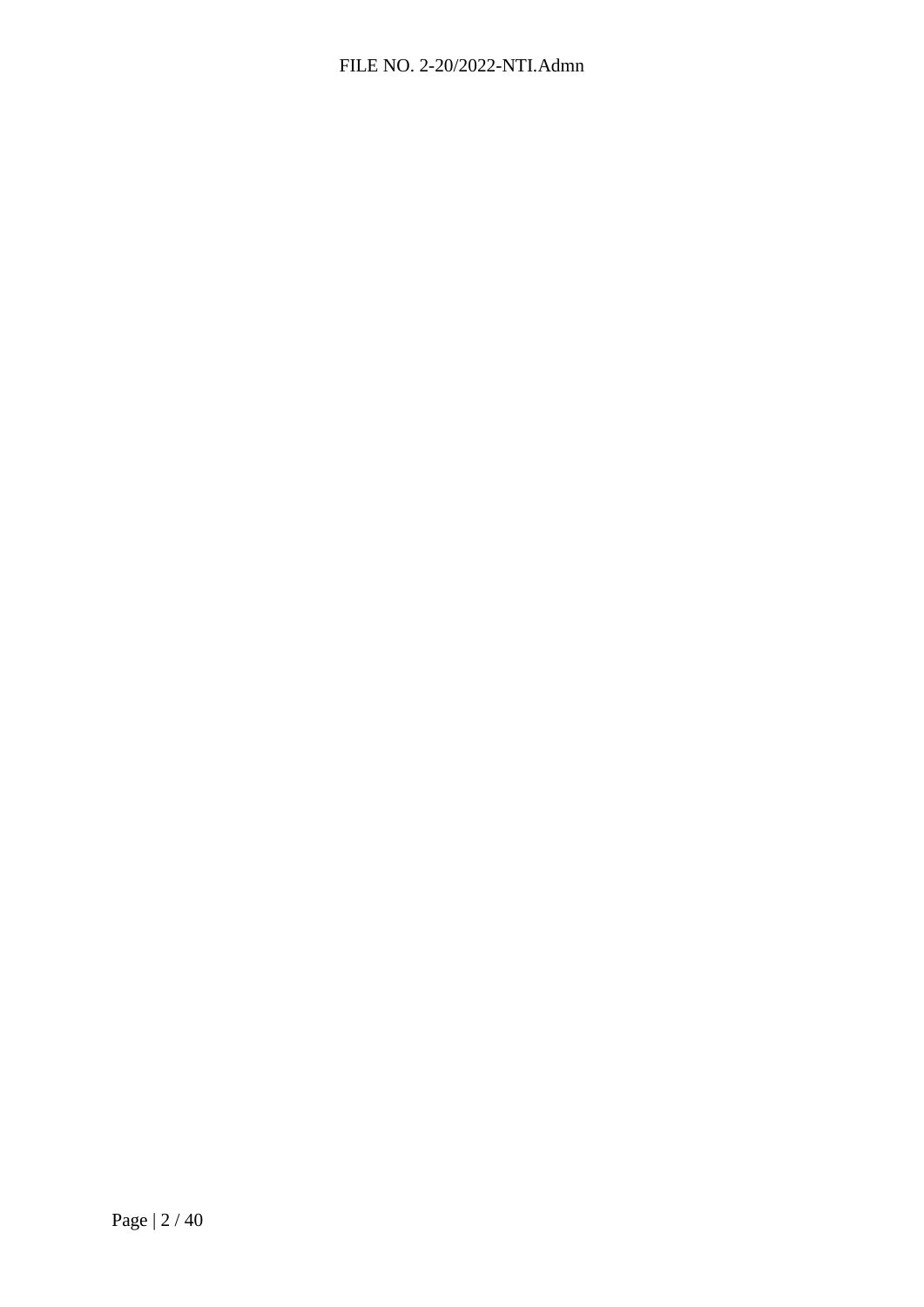## **Table of Contents**

| 1.  |                                                                      |  |
|-----|----------------------------------------------------------------------|--|
| 2.  |                                                                      |  |
| 3.  |                                                                      |  |
| 4.  |                                                                      |  |
| 5.  |                                                                      |  |
| 6.  |                                                                      |  |
| 7.  |                                                                      |  |
| 8.  |                                                                      |  |
| 9.  |                                                                      |  |
| 10. |                                                                      |  |
| 11. |                                                                      |  |
| 12. |                                                                      |  |
| 13. |                                                                      |  |
| 14. |                                                                      |  |
| 15. | Purchaser's Right to Accept any Bid and to reject any or all bids 22 |  |
| 16. |                                                                      |  |
| 17. |                                                                      |  |
| 18. |                                                                      |  |
| 19. |                                                                      |  |
| 20. |                                                                      |  |
|     |                                                                      |  |
|     | TOPICS TO BE COVERED DURING THE TRAINING PROGRAM                     |  |
|     |                                                                      |  |
|     |                                                                      |  |
|     |                                                                      |  |
|     |                                                                      |  |
|     |                                                                      |  |
|     |                                                                      |  |
|     |                                                                      |  |
|     |                                                                      |  |
|     |                                                                      |  |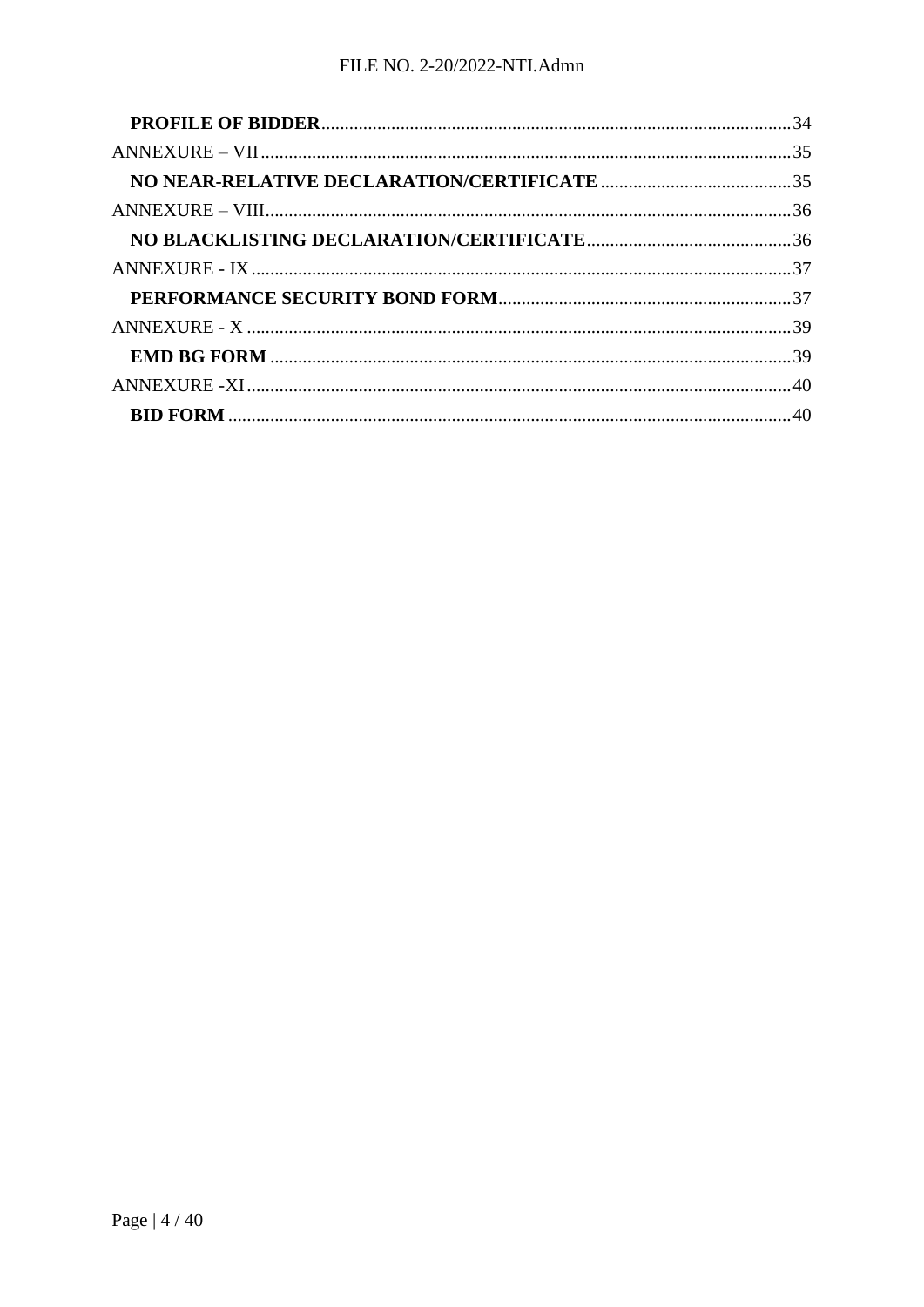### **SECTION-I**

#### <span id="page-4-0"></span>**Government of India Ministry of Communications Department of Telecommunications National Telecommunications Institute for Policy Research, Innovation and Training Admin Building, ALTTC Campus, Govt. of India Enclave, Ghaziabad–201002**

### **NOTICE INVITING REQUEST FOR PROPOSAL(RFP)**

### <span id="page-4-1"></span>for conducting Foundation Course for Officer Trainees of Indian Telecom Service (ITS) Group-A

#### **Tender No.-2-20/2022-NTI.Admn Dated:12.04.22**

E-bids against Request for Proposal (RFP) are invited by DG(NTIPRIT), on behalf of President of India, from Eligible institutes for conducting Foundation Course for Officer Trainees of Indian Telecom Service (ITS) Group-A. The schedule of RFP is as under:

| Request for Proposal (RFP) Tender Fee | Nil                                    |
|---------------------------------------|----------------------------------------|
| <b>Earnest Money Deposit (EMD)</b>    | ₹ 1,11,600/-                           |
| Date/Time of Publishing of e-Tender   | 1730 Hrs of 12.04.2022                 |
| Document Download Start Date/Time     | 1730 Hrs of 12.04.2022                 |
| Document Download End Date/Time       | 1500 Hrs of 18.05.2022                 |
| <b>Clarification Start Date/Time</b>  | 1730 Hrs of 12.04.2022                 |
| Date & Time of Pre Bid Conference     | 1100 Hrs of 19.04.2022                 |
| <b>Clarification End Date/Time</b>    | 1500 Hrs of 22.04.2022                 |
| <b>Response to Clarifications</b>     | 1500 Hrs of 27.04.2022                 |
| <b>Bid Submission End Date/Time</b>   | 1500 Hrs of 18.05.2022                 |
| Date/Time of opening of Technical-Bid | 1500 Hrs of 19.05.2022                 |
| Date/Time of opening of Financial-Bid | Shall be intimated later on CPP portal |

The RFP document is available on websit[e https://eprocure.gov.in/eprocure/app.](https://eprocure.gov.in/eprocure/app) The intending bidders (also called the selected bidder or contractor or institute through this document) may download the e-tender document from the above-mentioned website. The interested bidders may submit the bids online at<https://eprocure.gov.in/eprocure/app> in two bids systems {i.e. (i) Technical Bid and (ii) Financial Bid} in the prescribed proforma. Bids are to be submitted only online through the e-procurement portal [https://eprocure.gov.in/eprocure/app.](https://eprocure.gov.in/eprocure/app) All the documents in support of bid are also to be scanned and uploaded along with the RFP document. Bid sent by any other mode shall not be accepted.

The bidder shall upload the e-bids and submit original, Letter of Authorization and, Demand Drafts/ Banker's Cheque/ Bank Guarantee/Insurance Surety Bonds, in respect of EMD drawn in any Scheduled Bank, in favour of Accounts Officer (Cash) TEC, New Delhi; to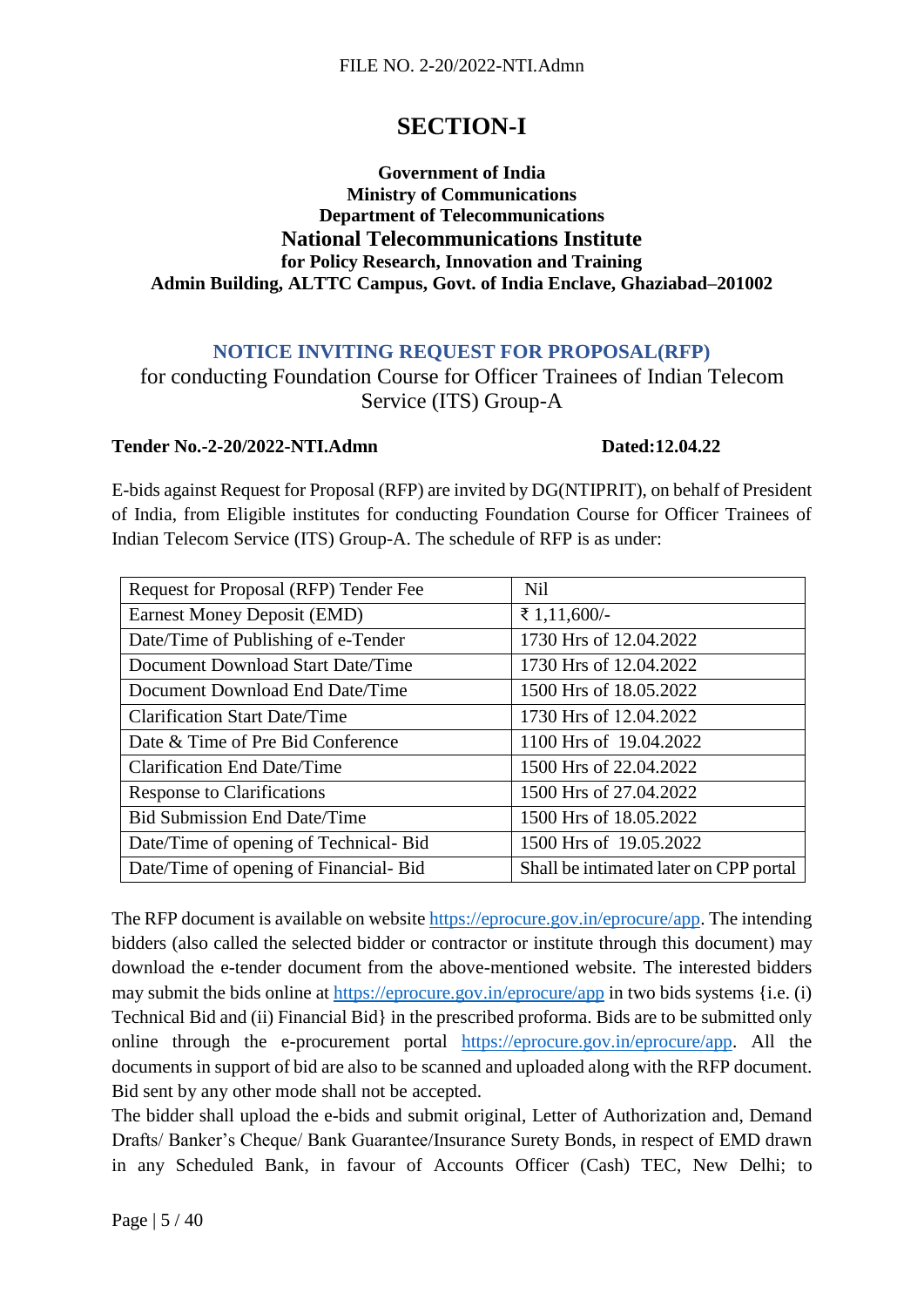ADG(A&MM), Room No. 705, NTIPRIT, Admin Building, ALTTC Campus, Government of India Enclave, Rajnagar, Ghaziabad (U.P.)-201002 before scheduled date & time. E-Bid submitted without, EMD in the prescribed formats shall not be accepted.

> **Assistant Director General(A&MM) NTIPRIT, Ghaziabad 0120-2709021**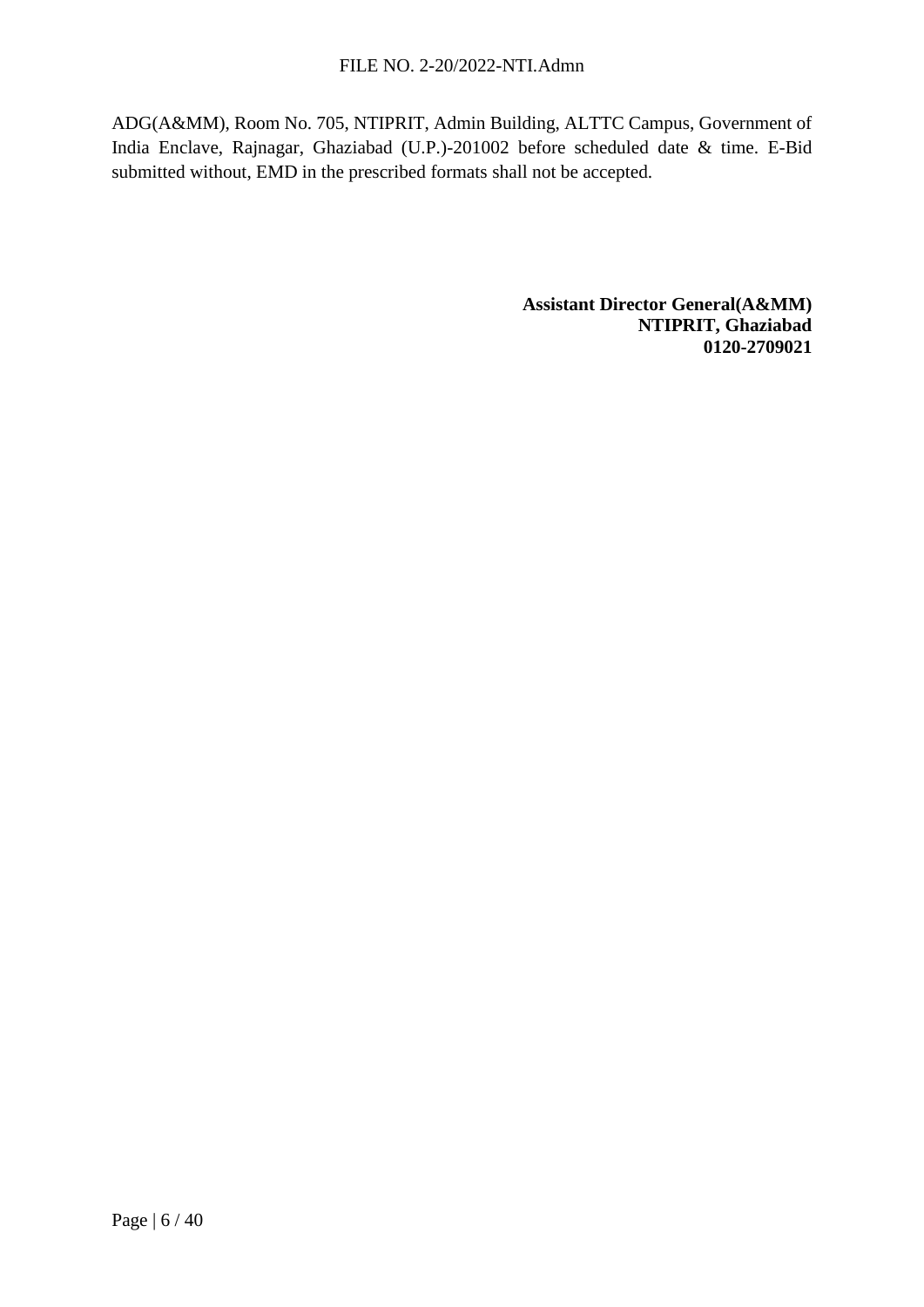### **SECTION-II**

### **REQUEST FOR PROPOSALS (RFP)**

### <span id="page-6-1"></span><span id="page-6-0"></span>**Technical & Financial bids for conducting Foundation Course for Officer Trainees of Indian Telecom Service (ITS) Group-A**

<span id="page-6-2"></span>**1. About the Institute**: The National Telecommunications Institute for Policy Research, Innovations & Training (NTIPRIT) is a premier training institute of the Department of Telecommunications, Govt. of India. The NTIPRIT is a Central Training Institute (CTI) enlisted with DoP&T and administers, inter-alia, the two-year Induction Training curriculum to the Indian Telecom Service (ITS) Group-A Officers recruited through UPSC Engineering Service Examination.

<span id="page-6-3"></span>**2. Profile of Officer Trainees**: The ITS Group-A Officer Trainees are engineering graduates/ post-graduates with some OTs having previous job experience also. They have joined the Department of Telecom after selection through the Engineering Services Examination (ESE) conducted by Union Public Service Commission (UPSC). During their Induction training at NTIPRIT, they undergo extensive classroom and field training on functions of Dept. of Telecom, on technical topics related to Telecom & ICT, as well as on administrative rules, establishment rules, vigilance & disciplinary proceedings etc. As part of this training curriculum, they have to undergo a fifteen weeks Foundation Course.

<span id="page-6-4"></span>**3. Brief details of the training program and the requirements** are as under:

**3.1. Scope of the Training Programme:** The proposed training programme shall be of 15 weeks duration. The major objectives of the Foundation Course are the following:

**3.1.1.** developing an *esprit de corps* among the Officer Trainees of different services,

**3.1.2.** fostering the attitudes and values that every civil servant should possess. and

**3.1.3.** imparting a basic understanding of the environment, the machinery of the Government and of the subject competencies and skills that the officers have to possess for discharging their duties in the initial years of service.

**3.2.** The curriculum of Foundation course shall consist of 12 weeks Course work and 3 weeks for extra-curricular activities such as trekking, village visits etc. The 12 weeks Classroom course work shall comprise of the following modules:

| Sl. No. | <b>Subject/Module</b>                            | <b>No. of Sessions</b><br>(approximate) |
|---------|--------------------------------------------------|-----------------------------------------|
| 1.      | Political Concepts and the Constitution of India | 20                                      |
| 2.      | <b>Public Administration</b>                     | 60                                      |
| 3.      | $\mathcal{L}aw$                                  | 40                                      |
|         | Management & Behavioural Sciences                |                                         |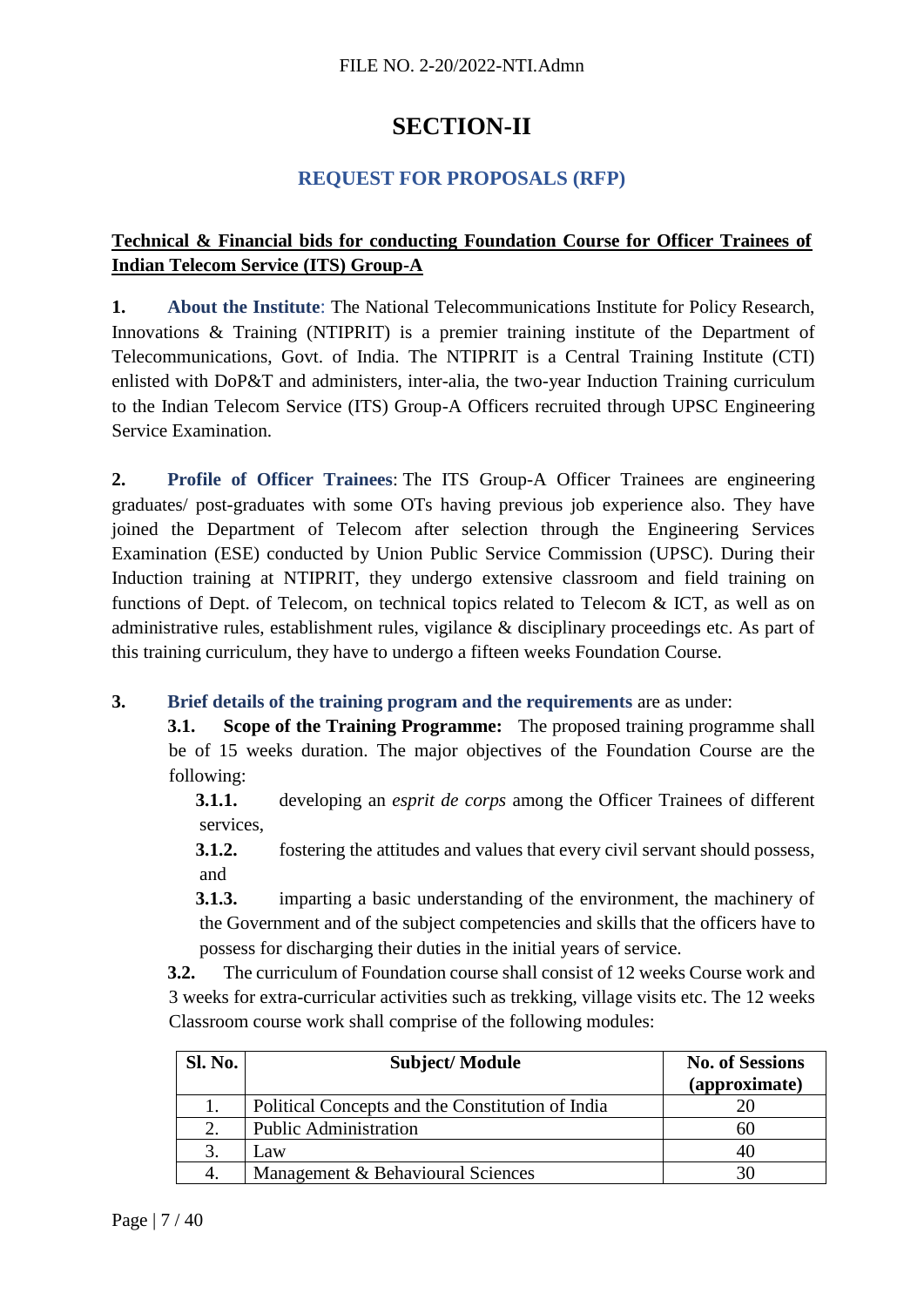| <b>Sl. No.</b> | <b>Subject/Module</b>                          | <b>No. of Sessions</b><br>(approximate) |
|----------------|------------------------------------------------|-----------------------------------------|
| 5.             | <b>Basic Economics</b>                         |                                         |
| 6.             | Information and Communication Technology (ICT) |                                         |
| 7.             | Indian History and Culture                     |                                         |
|                | Language                                       |                                         |

It is to further mention that the syllabus of the Foundation Course is at par with the Foundation Course conducted by Department of Personnel & Training (DoPT), Govt of India for the Group-A Officer Trainees of Civil Services such as IAS, IPS, IFS, IP&TFAS etc. and therefore the same syllabus/timetables can be followed.

Following activities are included in the scope of the training programme:

**3.2.1.** Based on the approximate number of sessions given above, the selected Institute shall prepare the week-wise timetable of each module under the 12-weeks Course work. The Institute shall also decide the number of days to be assigned for trekking tour, village visits and other extra-curricular activities and prepare the overall timetable for 15 weeks.

**3.2.2.** During Foundation course, five-day week pattern is to be followed.

**3.2.3.** There shall be a proficiency test of Hindi for all Officer Trainees at the time of joining the Foundation Course. On the basis of this test, the OTs shall be split into two streams, i.e., those who have to undertake one Indian/Foreign language during the language module and those who have to undertake Hindi as a Language.

**3.2.4.** The program would include theoretical inputs as well as practical experiences.

**3.2.5.** Success stories should be shared with the Officer Trainees through sessions by Institute faculty and also by inviting eminent speakers as guest faculty.

**3.2.6.** The Officer Trainees should be exposed to the best practices, both in the form of classroom sessions and exposure tours/ field visits.

**3.2.7.** The topics proposed to be covered during the training program in each of the training modules are given in [ANNEXURE-I.](#page-24-0)

**3.2.8.** The medium of instruction during the training programme shall be English except in language module.

**3.2.9.** During the training, the Officer Trainees shall be assessed as per provisions contained in Para**[-3.4](#page-8-0)**

**3.2.10.** Training material like folder/writing pad/pen etc./Reading material/ printed handouts on relevant topics must be provided to the Officer Trainees, for self-study and revision purpose.

**3.2.11.** The Officer Trainees must have free access to academic amenities like Library/ Reading room/ Computers & Internet facility/sports facilities in the campus etc.

**3.2.12.** To monitor and assess the quality of training being imparted, NTIPRIT may depute one to two faculty members of NTIPRIT, as participant observers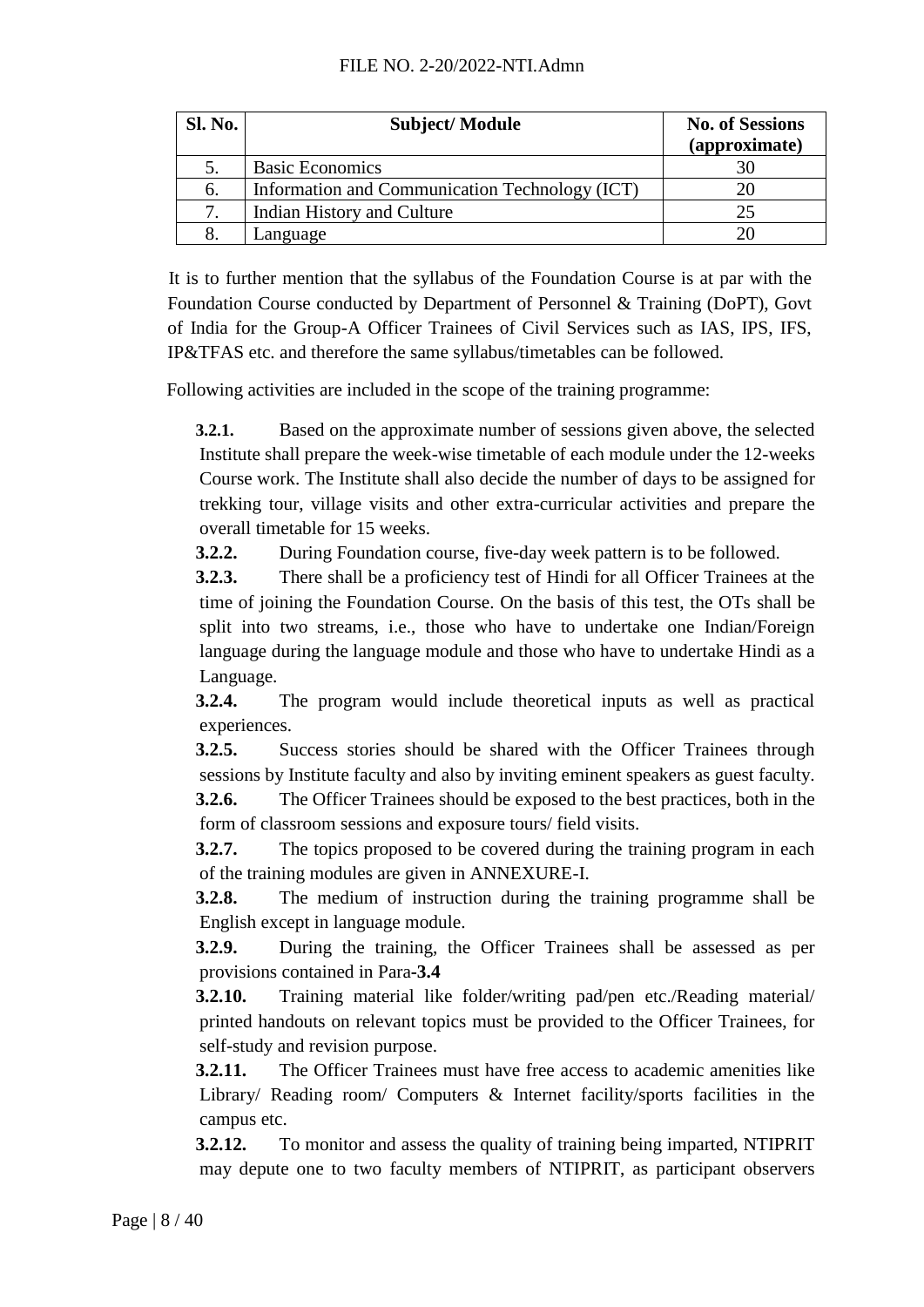during few sessions of the training programme. The observations/suggestions of the observer(s) for improvement in quality of training and other matters related to boarding & lodging facilities shall be sent to selected institution through nodal officer of NTIPRIT for consideration & implementation by the institution as far as possible. No lodging facility is envisaged for the deputed participant observers if the selected institute is located in Delhi/NCR region. However, in case of selected institute located outside Delhi/NCR region, the selected institute shall provide lodging and boarding facilities to the deputed faculty members in its campus if they wish to stay in the campus for a day or two. This arrangement shall be at no extra cost. NTIPRIT may also depute one to two faculty members during the trekking tour/village study tour as observer for which lodging and boarding arrangement shall be made by NTIPRIT itself.

**3.3. Topics to be covered:** The topics proposed to be covered during the training programme are given in [ANNEXURE-I.](#page-24-0)

<span id="page-8-0"></span>**3.4. Tests/Evaluations during the training programme:** The trainees shall be assessed on continuous basis during the module as well as at the end of each module. For each training module, the participants shall be evaluated by a compulsory written test plus other methods of evaluation (as applicable for a module) like report submission, presentation, group work, quiz etc. The fifteen weeks Foundation Course shall have an overall evaluation of 600 marks. The module-wise breakup of these 600 marks shall be decided by the selected Institute in consultation with NTIPRIT. The pattern of the test paper may be a judicious mix of objective type, very short & short answer type questions relating to the topics which have been covered, with varied complexity. The tests shall be conducted towards the end of the respective module. The arrangements for the tests, including evaluation of the answer-sheets and compilation of the results shall be done by selected Institute. The institute shall ensure that answer sheets for a module test are evaluated within a week time from the date of conduction of the test and the results of the test are e-mailed to NTIPRIT at the earliest. The qualifying criteria for a module are as under:

**3.4.1.** Every Officer Trainee shall have to maintain a minimum attendance of 60% in each module during the training programme, and,

**3.4.2.** The Selected Institute may devise their own passing criteria for each test/evaluation done during the course. It will be necessary for every Officer Trainee to secure at least the minimum passing marks (as decided by the selected institute) in each test/evaluation method to successfully complete the concerned module.

In case the participant fails to secure minimum passing marks set by the institute in any test/other evaluation methods, or fails to appear in the test/other evaluation methods, he/she shall be given an opportunity to appear in a re-test/re-evaluation, which shall be conducted by the institute at the earliest after giving an appropriate notice to the concerned trainee. The maximum marks which a participant attempting the Re-Test may obtain should be the passing marks (As decide by the selected Institute). For example, the institute has decided 50% as the passing marks and a participant fails to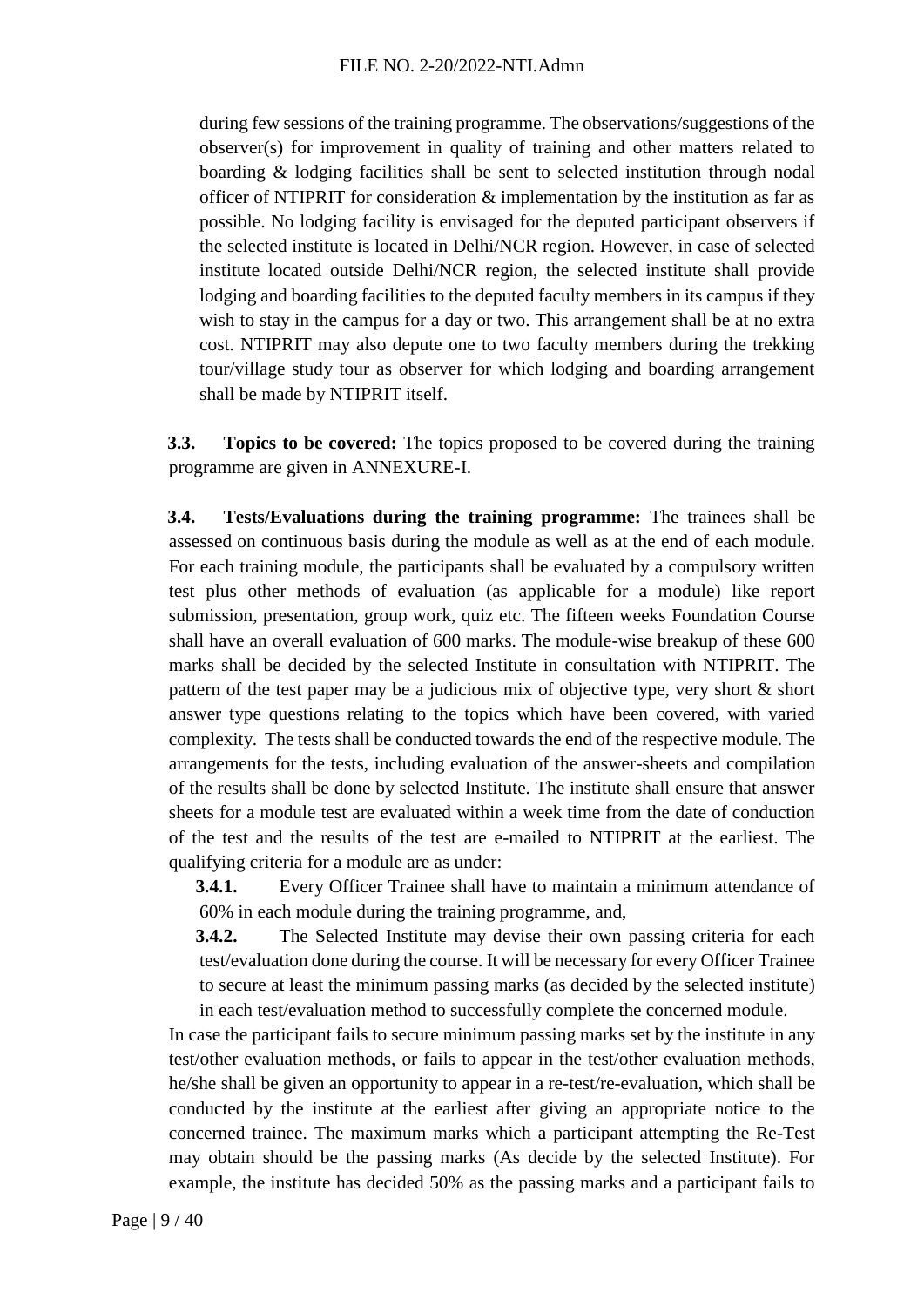get that marks in the first attempt. He shall be given a chance to attempt the re-test. In re-test even if s/he score more than 50%, still the marks allotted to her/him shall be 50%. The institute shall ensure that re-tests/re-evaluation, if any, are conducted and evaluated well in time before the scheduled completion of the training program. The institute shall issue the completion certificates to only those Officer Trainees who have completed all the modules in all respect keeping in mind the qualifying criteria defined above.

The institute shall make Officer Trainees aware about the assessment scheme to be followed during the training programme in the beginning of the course itself.

**3.5. Venue:** The Foundation Course shall be conducted at the campus of selected institute having boarding & lodging facilities. It shall be a fully residential programme and the Officer Trainees shall be entitled to avail boarding  $\&$  lodging facilities at the Institute during all days of the training programme. No charges, of any kind, shall be payable by the Officer Trainees to the Institute during the programme. The Officer Trainees may arrive in the campus of the institute one day before the commencement of the Foundation course and may leave one day after the course completion.

**3.6. Handling of attendance and Leaves during the foundation course:** The general guidelines, to be followed by the selected institute, in this regard are as under:

**3.6.1.** Generally, leaves are not to be granted to the Officer Trainees during the training programme. However, in exceptional cases, leave application submitted by an Officer Trainee may be mailed to NTIPRIT with suitable recommendations of the programme in-charge well in advance for consideration and decision by NTIPRIT. The Officer Trainee shall not be permitted to proceed on leave unless the sanction is conveyed by NTIPRIT.

**3.6.2.** In general, the Officer Trainees may not be permitted to leave the station on holidays. In exceptional cases only, the application of the Officer Trainee shall be mailed to NTIPRIT and Officer Trainee shall be permitted to leave the station only after receipt of permission from NTIPRIT in this regard.

**3.6.3.** The attendance shall be taken during forenoon and afternoon on each day of the training programme including trekking tour/village study visits etc. The attendance sheet duly signed by authorized officer of the institute shall be mailed to NTIPRIT on weekly basis.

**3.6.4.** The institute shall make all Officer Trainees aware of how to conduct themselves during the entire period of course including discipline to be maintained in the campus through a class room session to be held in the beginning of the training programme. The institute shall also monitor the conduct of the Officer Trainees during the training and cases of misconduct and indiscipline on the part of an Officer Trainee shall be reported to NTIPRIT with full details of the case as soon as possible.

**3.7. Batch size**: Batches of 15-20 Officer Trainees: Generally, OTs shall be deputed for Foundation Course training in a batch size of 15-20 trainees. However, there may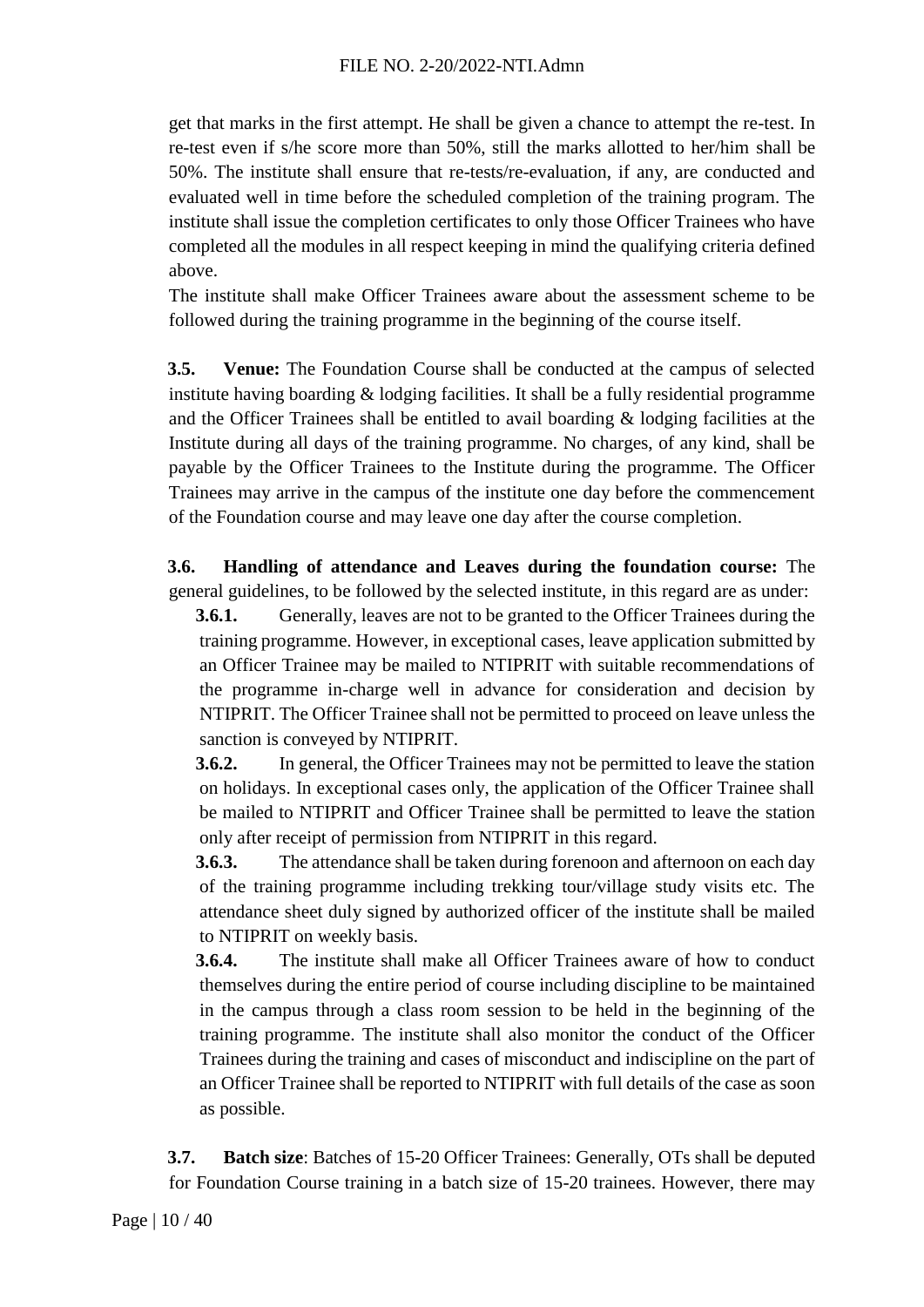be variation of up to  $\pm 25\%$  in a batch size. Work orders with relevant details shall be issued by NTIPRIT separately for each batch well in advance to the selected training institution. After completion of training of each batch, the selected institute shall provide to NTIPRIT various course related documents like executed time table (duly certified by programme in-charge), compiled feedback received from the participants along with proposed action plan, joining reports, participation/relieving order, assessment report, course conduction summary, leave records etc.

**3.8. Timeframe and scheduling of the courses:** The contract of conducting Foundation Courses shall be valid for duration of two years from the date of signing of the agreement. It may be extended further by one year at the same rates and terms & conditions upon mutual agreement between NTIPRIT, Ghaziabad and the selected Institution. The exact schedule of various Foundation Courses shall be finalized by NTIPRIT in consultation with the selected institution from time to time. In case of any disagreement over schedule of the courses, decision of NTIPRIT shall be final and binding on the institution. The different batches shall be deputed for training in Foundation Courses during the period of 2 years from the date of signing of agreement (enclosed as [ANNEXURE-V\)](#page-31-0). An agreement shall be signed with the selected institution on a non-judicial stamp paper of Rs. 100/- value (cost to be borne by the selected institution).

**3.9.** The training programme may be conducted exclusively for ITS Group-A Officers Trainees or along with the batch of officer trainees of other Central Civil / All India Services. In the later case, prior approval of NTIPRIT shall be sought before scheduling the training program and decision of the NTIPRIT shall be final and binding on the institution in this regard.

<span id="page-10-0"></span>**4. Eligibility:** To be eligible to participate in the process of selection of an institute for conducting Foundation Courses, the participating institute:

**4.1.** Should be a DoPT enlisted Central Training Institute (CTI) or Administrative Training Institute (ATI) **and** should have conducted at least one Foundation Course of at least six weeks duration for Group A Central Government Officer Trainees during **01.04.2016** to **31.03.2021**.

#### **OR**

**4.2.** should have conducted at least one Foundation Course or Management Programme of at least six weeks duration for Group A Central Government officers in two different financial years during **01.04.2016 to 31.03.2021** on the subjects like Public Administration, Public Policy & Management, Public Policy & Sustainable Development, Management of Public Policy etc.

<span id="page-10-1"></span>**5. Technical and Financial Bid**: The willing Indian institutes may submit the **comprehensive proposal** accordingly. The proposal must be submitted in two parts namely **'Technical Bid'** and **'Financial Bid'.** Bids are to be submitted only online through the e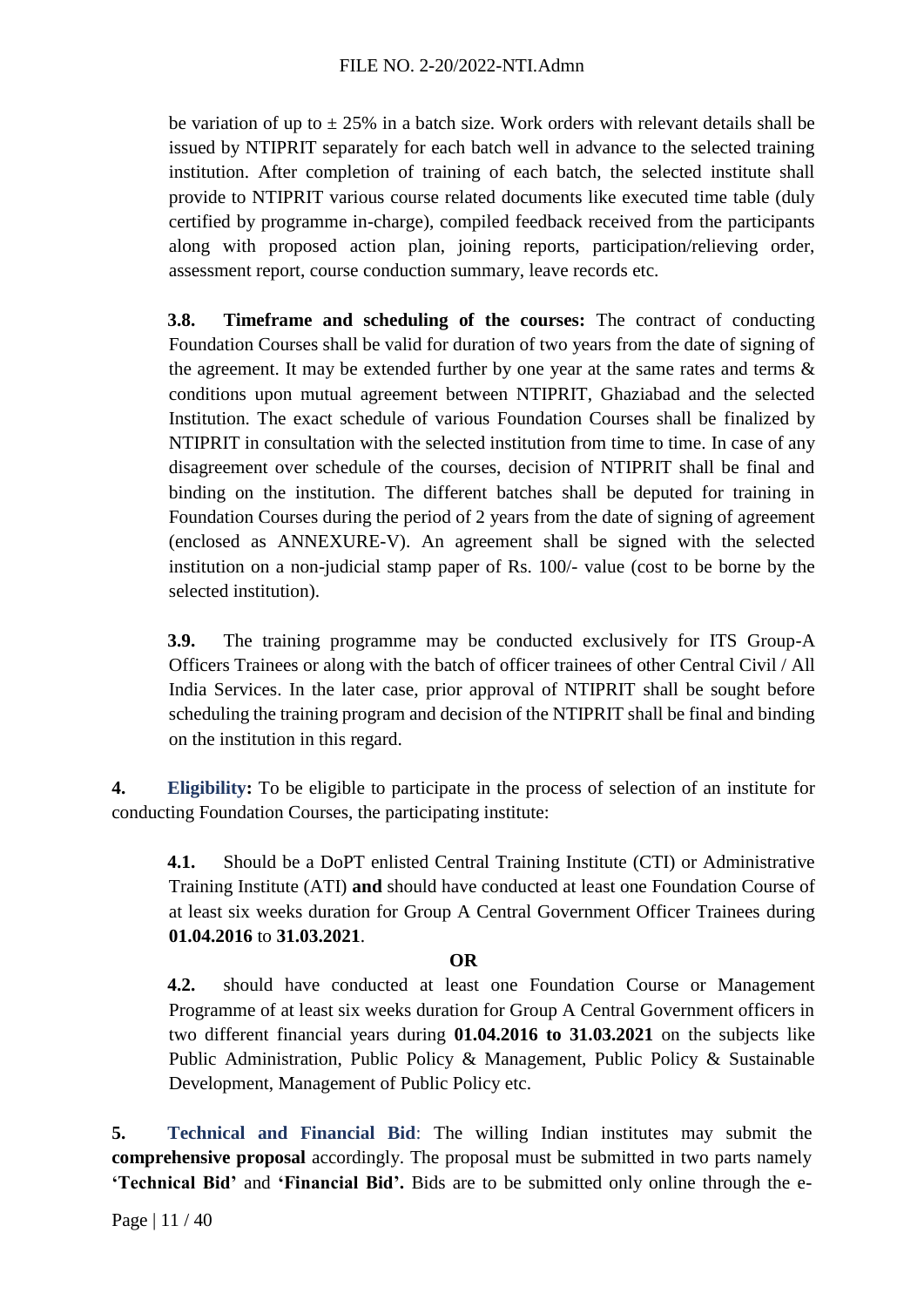procurement portal [https://eprocure.gov.in/eprocure/app.](https://eprocure.gov.in/eprocure/app) All the documents in support of bid are also to be scanned and uploaded in PDF format, along with scanned copy of Demand Draft/ Banker's Cheque/ FD/ BG/Insurance Surety Bonds for Earnest Money Deposit (EMD). However, Letter of Authorization and Demand Drafts/ Banker's Cheque/ Bank Guarantee/Insurance Surety Bonds, in respect of EMD; shall be submitted in Room No. 705, Admin Building, ALTTC Campus, Ghaziabad (U.P.) up to 15:00 Hrs of 18.05.2022. The purchaser reserves the right to seek actual documents for any uploaded documents during evaluation of the e-bid.

**5.1.** The 'Technical Bid' must include the following documents/ information as per the format given in [ANNEXURE-II](#page-28-0)**:**

**5.1.1.** Name and Contact details of the Institute

**5.1.2.** Introduction of the Institute with relevant details/supporting documents for eligibility condition as indicated in **Para [4](#page-10-0)**.

**5.1.3.** Experience of conducting Foundation Course / Management Course programmes conducted for Group A Central Govt officers in the period 01.04.2016 to 31.03.2021 as stipulated in Para **[6.5.2.](#page-17-0)**

**5.1.4.** Proposed slots and duration thereof for Foundation Courses.

**5.1.5.** Week wise schedule of a Foundation Course.

**5.1.6.** Name and contact details of proposed course coordinator(s).

**5.1.7.** The details of proposed village visits/ trekking programme/ tours etc.

**5.1.8.** The details of accommodation and other amenities to be provided to the participants.

**5.1.9.** Any other specific information / credentials /supporting documents.

**5.1.10.** Authorization letter for signing the bid document(s) in the form of duly attested Board Resolution/Power of Attorney or letter of authorization duly signed by all partners/proprietor/Head of Institute on the letter head of the firm /institute, as applicable.

**5.1.11.** Duly filled and signed Profile of bidder as per [ANNEXURE -](#page-33-0) VI.

**5.1.12.** No near relative Certificate/Declaration as per [ANNEXURE –](#page-34-0) VII.

**5.1.13.** Self-Certificate for not being blacklisted/ debarred from participation in tender process by any office of the central government as per proforma in [ANNEXURE –](#page-35-0) VIII.

**5.1.14.** Scanned copy of Demand Draft/ Banker's Cheque/ BG/ FD/Insurance Surety Bonds from Scheduled Bank of India for the prescribed amount of EMD as per [ANNEXURE -](#page-38-0) X.

**5.1.15.** Duly filled Bid Form as per [ANNEXURE -XI.](#page-39-0)

**5.1.16.** Tender document consisting of all Sections and Annexures, subsequent amendments/clarifications if any, duly filled and signed by the authorised signatory of the bidder but without indicating the price.

**5.2.** The 'Financial Bid' uploaded must include the documents/ information and submitted as per format given in [ANNEXURE-III.](#page-29-0) The bidder shall quote the prices/rates online as specified in the Bill of Quantity (BoQ) format given at [ANNEXURE-IV.](#page-30-0)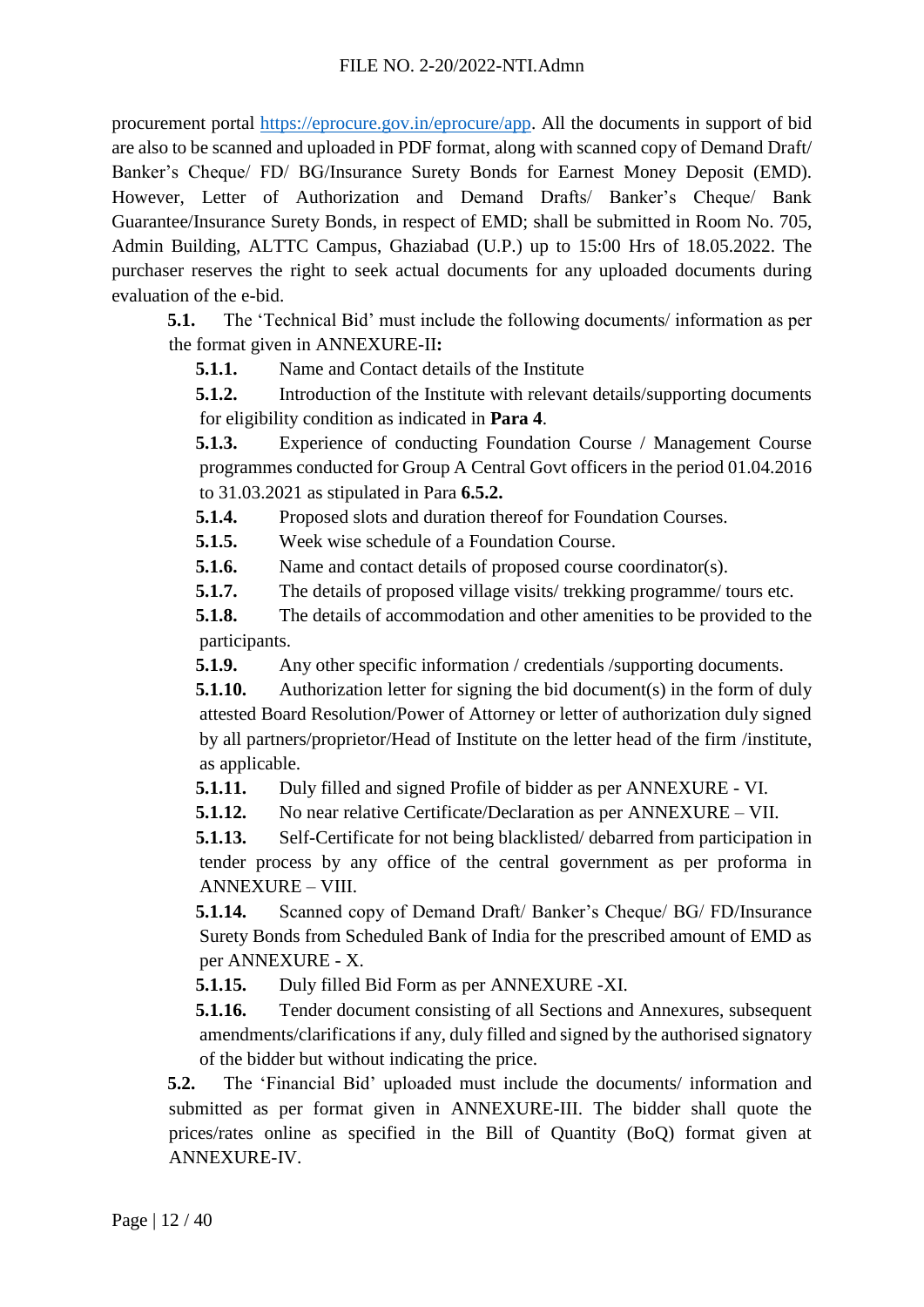The overall financial quote of the training program in INR, inclusive of all applicable fees, charges (including boarding & lodging charges, trekking tour & village visit charges etc.) and taxes, if any, may be submitted online in the BoQ template [Price Schedule] as per format given in [ANNEXURE-IV.](#page-30-0) The travel expenses for officers' up to the selected training institute and back shall not constitute cost element in the quote as such cost shall be borne by NTIPRIT.

**The financial quote of the training programme shall be fixed for the entire period of two years from the date of signing of the agreement.** It may be extended further by one year at the same rates and terms  $\&$  conditions upon mutual agreement between NTIPRIT, Ghaziabad and the selected Institution

The taxes, if any, shall be paid by NTIPRIT as per the actual rate prevailing at the time of billing.

#### **5.3. Submission of bids:**

**5.3.1.** RFP documents may be downloaded from Central Public Procurement Portal [https://eprocure.gov.in/eprocure/app.](https://eprocure.gov.in/eprocure/app) Aspiring Bidders who have not enrolled/registered in e-procurement should enrol/register before participating through the website<https://eprocure.gov.in/eprocure/app> . The portal enrolment is free of cost. Bidders are advised to go through instructions on the CPP Portal regarding registration and online bid submission.

**5.3.2.** Bids and supporting documents must be uploaded through eprocurement portal. Hard copy of the bid shall not be accepted.

**5.3.3.** The bidders shall upload their bids (Technical and Financial) online at e-procurement portal website [https://eprocure.gov.in/eprocure/app,](https://eprocure.gov.in/eprocure/app) in response to the e-tender published by the department. Bid submission can be done from the date of release of e-Tender till the last date of receipt of e-bids, as mentioned in the schedule in Notice Inviting RFP [\(SECTION-I\)](#page-4-0).

**5.3.4.** Letter of Authorization and, payments for EMD must be received by the Purchaser at the address "ADG(A&MM), Room No. 705, Administrative Building, ALTTC Campus, Government of India Enclave, Rajnagar, Ghaziabad (U.P.)- 201002" not later than the prescribed time on due date. (1500 Hrs of 18.05.2022). In case, the last date of submission of bids is declared as central government holiday in Ghaziabad, the requisite documents shall be accepted on the next working day till the same time and the Technical Bid shall be opened on the said working day at the scheduled time.

**5.3.5.** The bidders should start the bid submission process well in advance so that they can submit their e-bid in time. The bidder should submit their e-bid considering the server time displayed in the e-procurement website. This server time is the time by which the e-bid submission activity shall be allowed till the permissible time on the last/end date of submission indicated in the e-tender schedule.

**5.3.6.** Once the e-bid submission date and time is over, the bidders cannot submit their e-bid.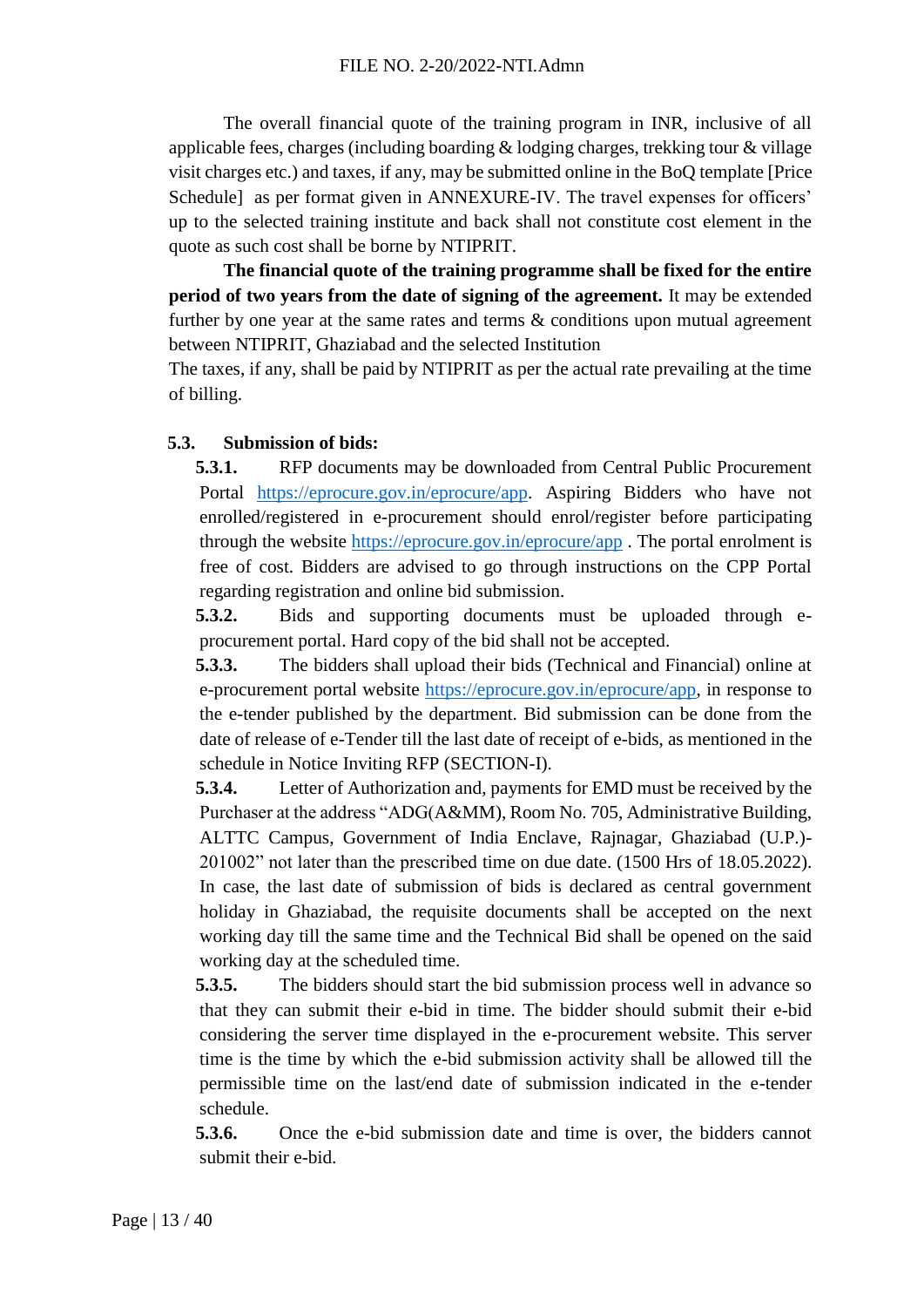**5.3.7.** The Purchaser shall not be responsible for delay in submission of e-bid due to any reasons. No other mode of submitting the bid except the online method shall be entertained.

**5.3.8.** The Purchaser shall not be responsible if the bids are uploaded in any other portal than the one specified.

**5.3.9.** The Purchaser may, at its discretion extend this deadline for the submission of the bids by amending the tender document in which case all rights and obligations of the Purchaser and bidders previously subject to the deadline shall thereafter be subject to the deadline as extended.

**5.3.10.** Not more than one bid shall be permitted from a single bidder otherwise all the bids submitted by such bidder shall be summarily rejected.

**5.4. Late Bid:** The server time indicated in the bid management window on the CPP Portal will be the time by which the e-bid submission activity shall be allowed until the permissible date and time scheduled in the e-tender. Once the e-bid submission date and time is over i.e. 1500 Hrs of 18.05.2022, the bidder cannot upload the e-bid.

**5.5. Modification and withdrawal of Bids:** The bidder may modify, withdraw or re-submit its e-bid online only, before the bid submission date and time as per provisions available in CPP Portal.

**5.6. Cost of bidding:** The bidder shall bear all costs associated with the preparation and submission of the bid. The Purchaser, shall in no case, be responsible or liable for any costs, regardless of the conduct or outcome of the bidding process.

**5.7. Validity of bids:** The prices quoted in the bid shall remain valid for acceptance for 120 days from the date of opening.

**5.8. Earnest Money Deposit (EMD):** Earnest Money Deposit (non-interest bearing) shall be furnished with the bid by way of demand draft or banker's cheque or Insurance Surety Bonds drawn in favour of "AO(Cash), TEC" payable at New Delhi or by way of bank's guarantee (as per [ANNEXURE -](#page-38-0) X) from any of the scheduled bank.

Failure to furnish EMD shall result in rejection of the bid summarily. The EMD is to remain valid for a period of forty-five days beyond the bid validity period defined in sub-para 5.7 above.

**5.9.** The EMD shall stand forfeited if:

**5.9.1.** The bidder withdraws its offer before expiry of validity period of bid i.e. 120 days from date of opening period.

**5.9.2.** The successful bidder, whose tender is accepted, fails or refuses to furnish the Performance Security amount within a month's time from date of issue of formal letter of work award (or letter conveying acceptance of bidder's offer), or fails or refuses to execute the contract.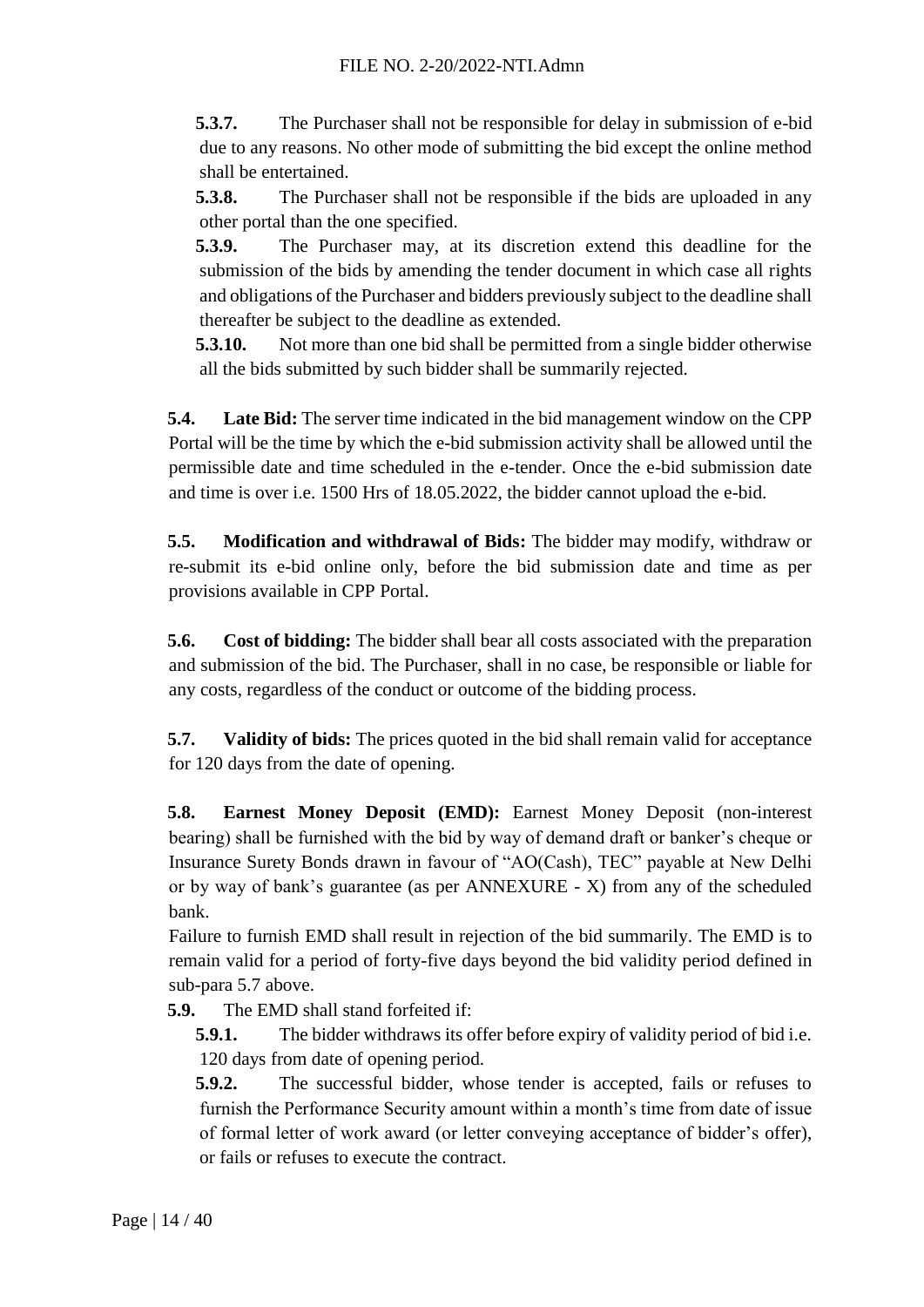**5.10. Refund of EMD:** The EMD shall be refunded only after finalisation of tenders and on receipt of written request from the unsuccessful bidders. For successful bidder, it shall be refunded only after the receipt of the prescribed Performance Security.

### **5.11. Performance security:**

**5.11.1.** The successful bidder shall furnish Performance Security to NTIPRIT, Ghaziabad for an amount equal to 3 % of the contract value within a month's time from the date of issue of formal letter of work award (or letter conveying acceptance of bidder's offer) by NTIPRIT, Ghaziabad.

**5.11.2.** The proceeds of the performance security shall be payable to NTIPRIT, Ghaziabad as compensation for any loss resulting from the successful bidder's failure to complete its obligations under the contract or agreement.

**5.11.3.** The Performance Security shall be deposited in the form of demand draft or Insurance Surety Bonds drawn in favour of AO (Cash), TEC payable at New Delhi or a Bank Guarantee issued by a commercial bank in the draft Performa provided at [ANNEXURE -](#page-36-0) IX.

**5.11.4.** NTIPRIT, Ghaziabad shall discharge the Performance Security after deducting the pending dues, liquidated damages, if any, after completion of the successful bidder's performance obligations under the contract or agreement.

**5.11.5.** No interest shall be paid on the Performance Security.

#### <span id="page-14-0"></span>**6. Bid Opening, Evaluation and Selection criteria**:

### **6.1. Technical Bid Opening:**

**6.1.1.** The purchaser shall open Technical bids online on the scheduled date and time as given in [SECTION-I](#page-4-0) of this document. Bids of only those bidders shall be opened who has submitted EMD amount. Bidder may check portal for status of tender opening, online.

**6.1.2.** The date fixed for opening of bids, if subsequently declared as central government holiday in Ghaziabad, the revised date of schedule shall be notified. However, in absence of such notification, the bids shall be opened on the next working day at the same time.

**6.1.3.** To assist in the examination, evaluation and comparison of bids, the purchaser may, at its discretion, seek clarification/ document(s) of its bid from the bidder. Only the information furnished, by the bidder, shall be considered in future evaluation. However, no post-bid clarification at the initiative of any bidder shall be entertained.

### **6.2. Technical Bid Evaluation:**

**6.2.1.** The bids of only those bidders shall be considered for Technical evaluation, who are found to be eligible as per para **[4](#page-10-0)** of [SECTION-II](#page-6-0) of this document.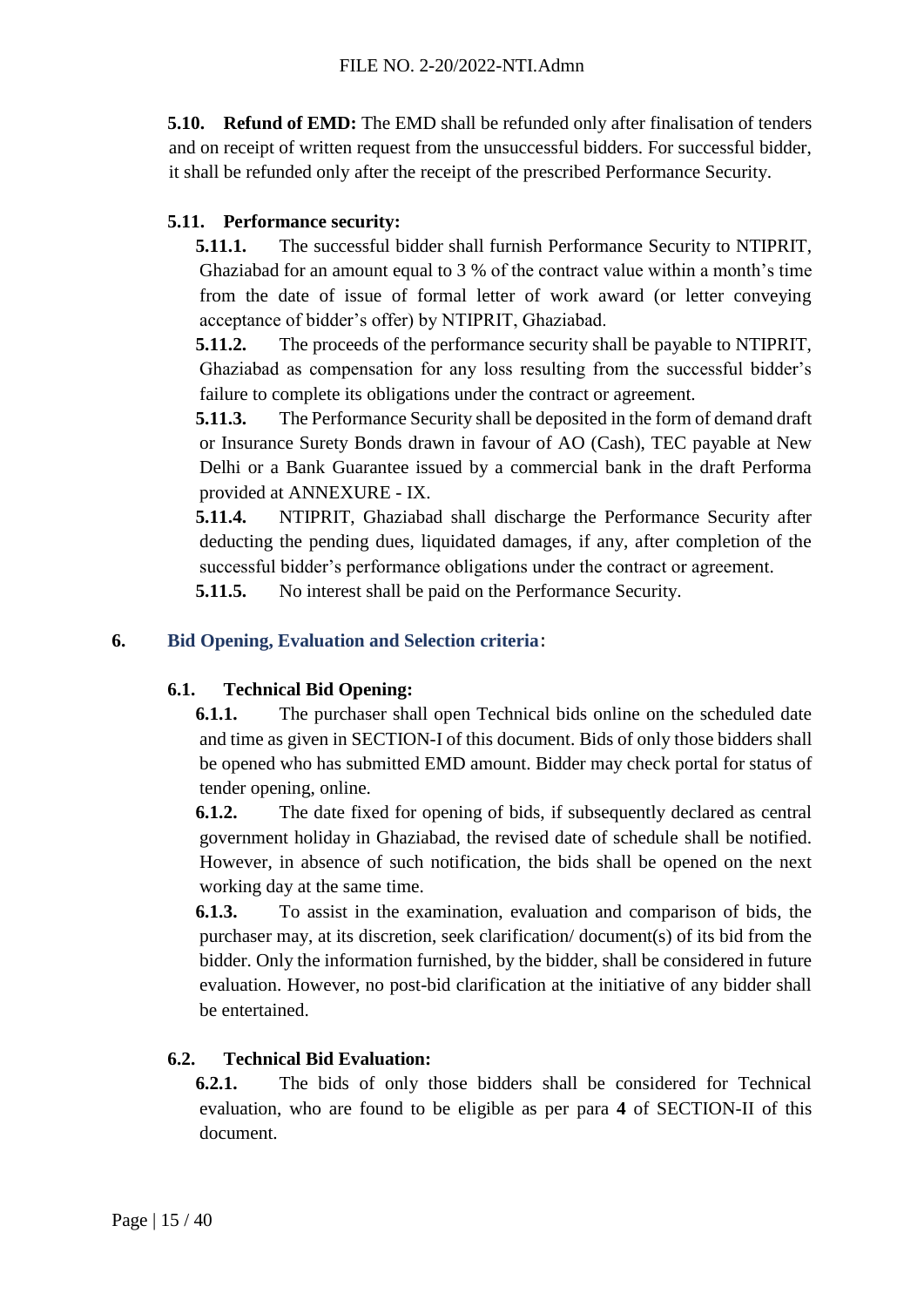**6.2.2.** The bids shall be evaluated technically to determine whether they are complete, whether documents have been properly submitted, and whether bids are generally in order and qualify for opening and evaluation of financial bid.

**6.2.3.** Bid shall be considered substantially responsive if it conforms to the terms and conditions without any material deviation.

**6.2.4.** The purchaser or his authorized representatives shall have the right to inspect the institute etc. of the bidder, for verification of facts furnished by the bidder in support of his bid documents, and the bidder is bound to answer any query made by the purchaser.

**6.2.5.** All the bidders may be required to make a presentation of around 30 minutes on the technical proposal before the Consultancy Evaluation Committee on a given date.

**6.2.6.** The Financial bids shall be opened for only those bidders who have obtained at least 70 %, in aggregate, on the Technical parameters as below:

| Sl. No | <b>Criteria for assessment</b>                                                                                                                                       |    | Qualifying<br>marks |
|--------|----------------------------------------------------------------------------------------------------------------------------------------------------------------------|----|---------------------|
| 1.     | Overall program design with time table                                                                                                                               | 30 |                     |
| 2.     | Experience in delivering Foundation<br>Course/Management Course for Group A<br>Central Govt Officers of at least six-week<br>during period 01.04.2016 to 31.03.2021. | 25 |                     |
| 3.     | Suggested faculties as per CV attached                                                                                                                               | 15 |                     |
|        | Total                                                                                                                                                                | 70 | 40                  |

The following criteria shall be followed while evaluating/assessing/scoring the above:

**6.2.6.1. Overall program design with Time table**

<span id="page-15-0"></span>

| Sl. No | <b>Criteria for assessment</b>                                                    | <b>Maximum marks</b> |
|--------|-----------------------------------------------------------------------------------|----------------------|
| 1.     | Demonstrated understanding of the requirements to<br>meet the academic objectives | 7.5                  |
| 2.     | Innovativeness                                                                    | 7.5                  |
| 3.     | Flexibility $&$ responsiveness                                                    | 7.5                  |
| 4.     | Accommodation and other logistics                                                 |                      |

**6.2.6.2. Experience in delivering Foundation Course/Management Course programmes for Group A Central Govt Officers:**

| Sl. No | <b>Criteria for assessment</b>                                                                                                                              | <b>Maximum marks</b> |
|--------|-------------------------------------------------------------------------------------------------------------------------------------------------------------|----------------------|
|        | Programmes like Foundation Course/Management<br>Course Programmes for Group A Central Govt.<br><sup>1</sup> Officers during period 01.04.2016 to 31.03.2021 | 25                   |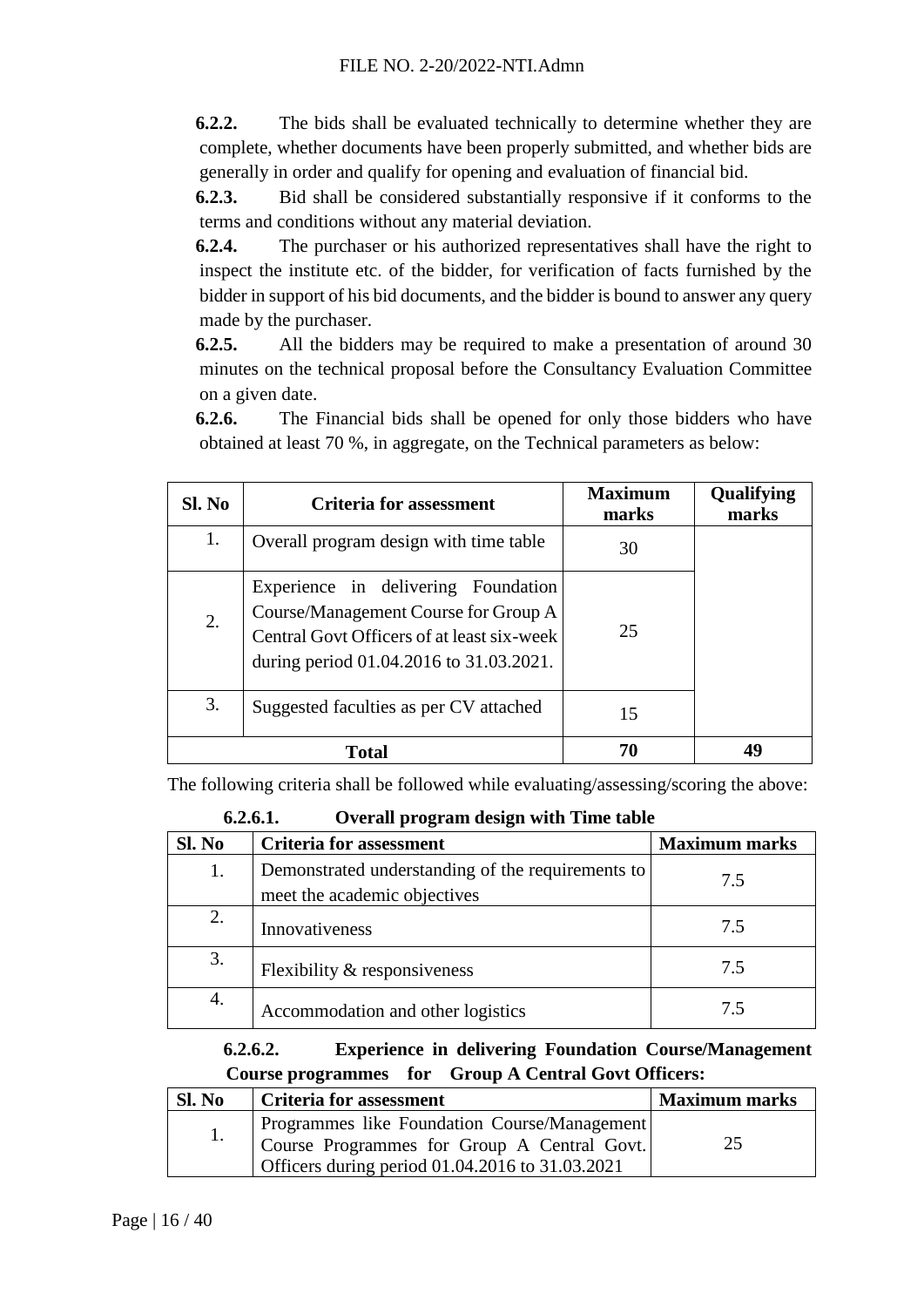For evaluation purpose, each week duration of such courses shall be considered as one course.

<span id="page-16-0"></span>

|        | 0.2.0.3.<br>Suggested faculty:                              |                      |
|--------|-------------------------------------------------------------|----------------------|
| Sl. No | <b>Criteria for assessment</b>                              | <b>Maximum marks</b> |
| 1.     | Technical resources/Area of expertise                       |                      |
| 2.     | Educational and formal credentials                          |                      |
| 3.     | Knowledge specific to the course content/paper<br>published |                      |

**6.2.6.3. Suggested faculty:**

**6.2.7. Technical Proposal:** The technical proposal submitted with the bid must contain the following details:

**6.2.7.1.** A broad programme design including session schedule/time table, suggested faculty and pedagogy etc. The time table must also indicate the pedagogical methods to cover the various inputs, viz. lectures, panel discussions and seminars, case studies, role plays or any other.

**6.2.7.2.** A brief synopsis of the institution's history and its track record in delivering Foundation Course / Management Course for Group A Central Government Officers during **01.04.2016 to 31.03.2021**.

**6.2.7.3.** A brief background along with CV of the key faculty members of the Institution, both internal and guest, that would be delivering the instructional inputs, to meet the training requirements of this course, must be clearly indicated in the Proposal.

### **6.3. Financial Bid Opening/Financial Evaluation:**

**6.3.1.** The purchaser shall shortlist only those bidders for opening of financial bids who are eligible and have obtained at least 70% or more in technical evaluation. *The date and time of opening of financial bid of the technically shortlisted bidders shall be available on the website [www.eprocure.gov.in/](http://www.eprocure.gov.in/)app*.

**6.3.2.** The Financial Bids of technically unsuccessful bidders would not be opened.

### **6.4. Evaluation of Proposal and Selection criteria:**

**6.4.1.** The Technical bids uploaded would be screened on the prescribed eligibility criteria as given in para **[4](#page-10-0)** of this document along with details provided in [ANNEXURE-III.](#page-29-0) Financial bids of the institutes shortlisted after examination of the Technical bids shall thereafter be opened online on the scheduled date and time for further evaluation. The financial bids of the institutes, who do not qualify the technical evaluation, shall not be opened for evaluation.

**6.4.2.** A Consultancy Evaluation Committee (CEC) shall be constituted to evaluate the proposal received from the interested institutions based on the following criteria: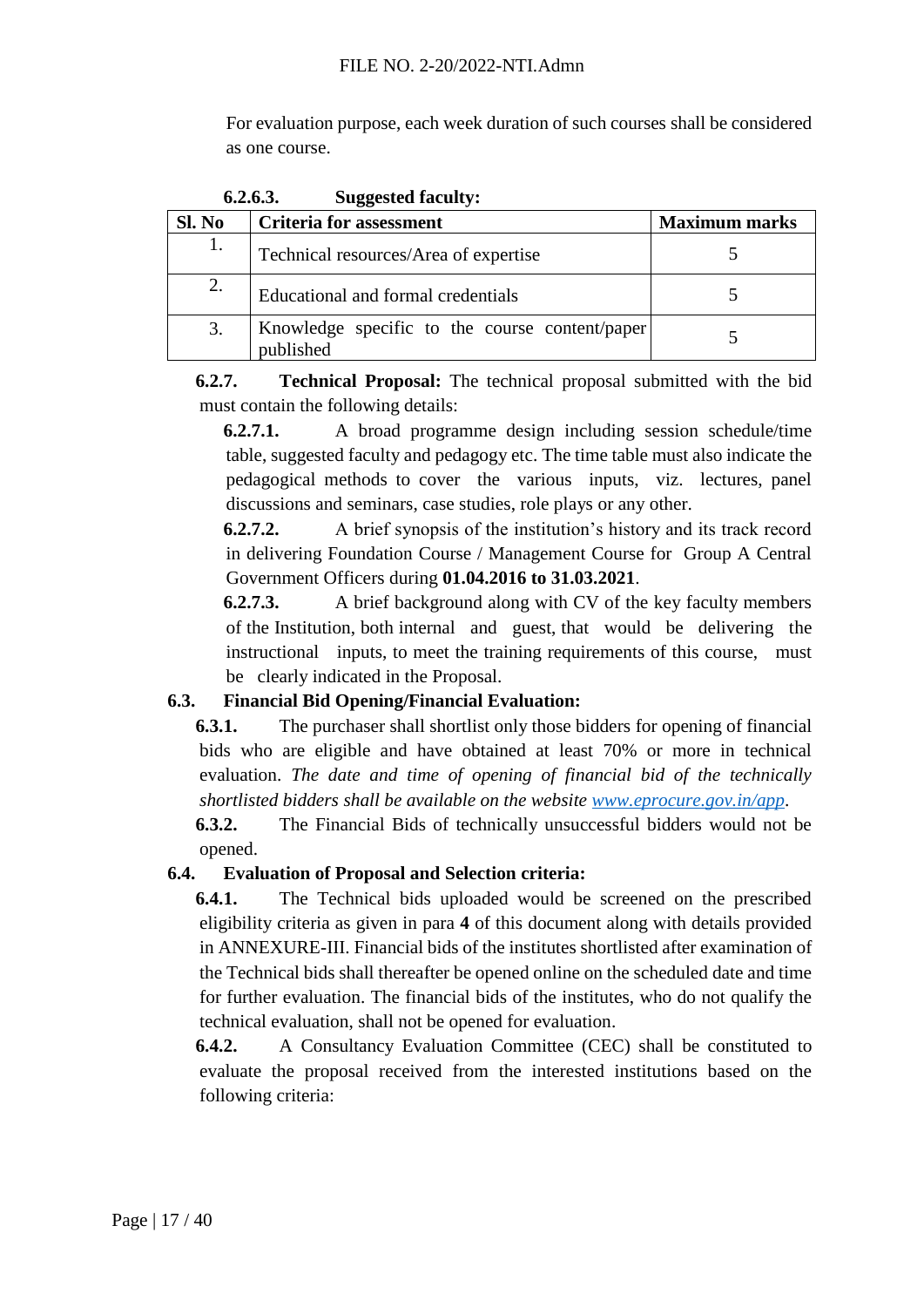| Sl. No | <b>Criteria for assessment</b>                                                                                                                                                           | <b>Maximum marks</b> |
|--------|------------------------------------------------------------------------------------------------------------------------------------------------------------------------------------------|----------------------|
| 1.     | Overall program design with time table                                                                                                                                                   | 30                   |
| 2.     | Experience in delivering Foundation Course<br>Management Course programmes for Group A<br>Central Govt Officers of at least six week Duration in<br>the period 01.04.2016 to 31.03.2021. | 25                   |
| 3.     | Suggested faculties as per CV attached                                                                                                                                                   | 15                   |
| 4.     | <b>Indicated Financial Cost</b>                                                                                                                                                          | 30                   |
|        | <b>Total</b>                                                                                                                                                                             |                      |

The proposal with the highest weighted combined score (quality and cost) shall be selected.

**6.4.3.** The proposals as evaluated by the Consultancy Evaluation Committee (CEC) shall be placed before the Competent Authority for final selection of the Partner Institution.

### **6.5. Evaluation Matrix:**

**6.5.1. Overall program design with Time table:** The members of the CEC shall individually award marks out of 30 for the overall program design with time table. The numerical average of the marks awarded by these members shall be taken as the final marks for the purpose of evaluation of the bid as per the table in Para **[6.2.6.1](#page-15-0)**.

<span id="page-17-0"></span>**6.5.2. Experience in delivering Foundation Course / Management Course programmes for Group A Central Govt officers:** This parameter shall be a weighted average of two sub criteria:

**6.5.2.1.** The number of these programmes of at least six weeks Duration organized in the period 01.04.2016 to 31.03.2021. (carrying 75% weightage) *For this purpose, following criteria should be followed for counting of Programme:*

| S <sub>1</sub><br>no. | <b>Duration of Foundation</b><br>Course / Management<br>Course programmes<br>conducted for Group A<br><b>Central Govt officers</b> | Unit<br>Marks to<br>be counted<br>for<br>Evaluation | Number of such<br>Programmes<br>conducted during<br>01.04.2016 to<br>31.03.2021 | <b>Total number to</b><br>be taken for<br><b>Evaluation under</b><br>this parameter |
|-----------------------|------------------------------------------------------------------------------------------------------------------------------------|-----------------------------------------------------|---------------------------------------------------------------------------------|-------------------------------------------------------------------------------------|
|                       | 6 weeks                                                                                                                            |                                                     | A                                                                               | 1А                                                                                  |
| 2                     | $6 - 12$                                                                                                                           | $\mathcal{D}_{\mathcal{L}}$                         | B                                                                               | 2B                                                                                  |
| 3                     | $12 - 24$                                                                                                                          | 3                                                   |                                                                                 | 3 <sub>C</sub>                                                                      |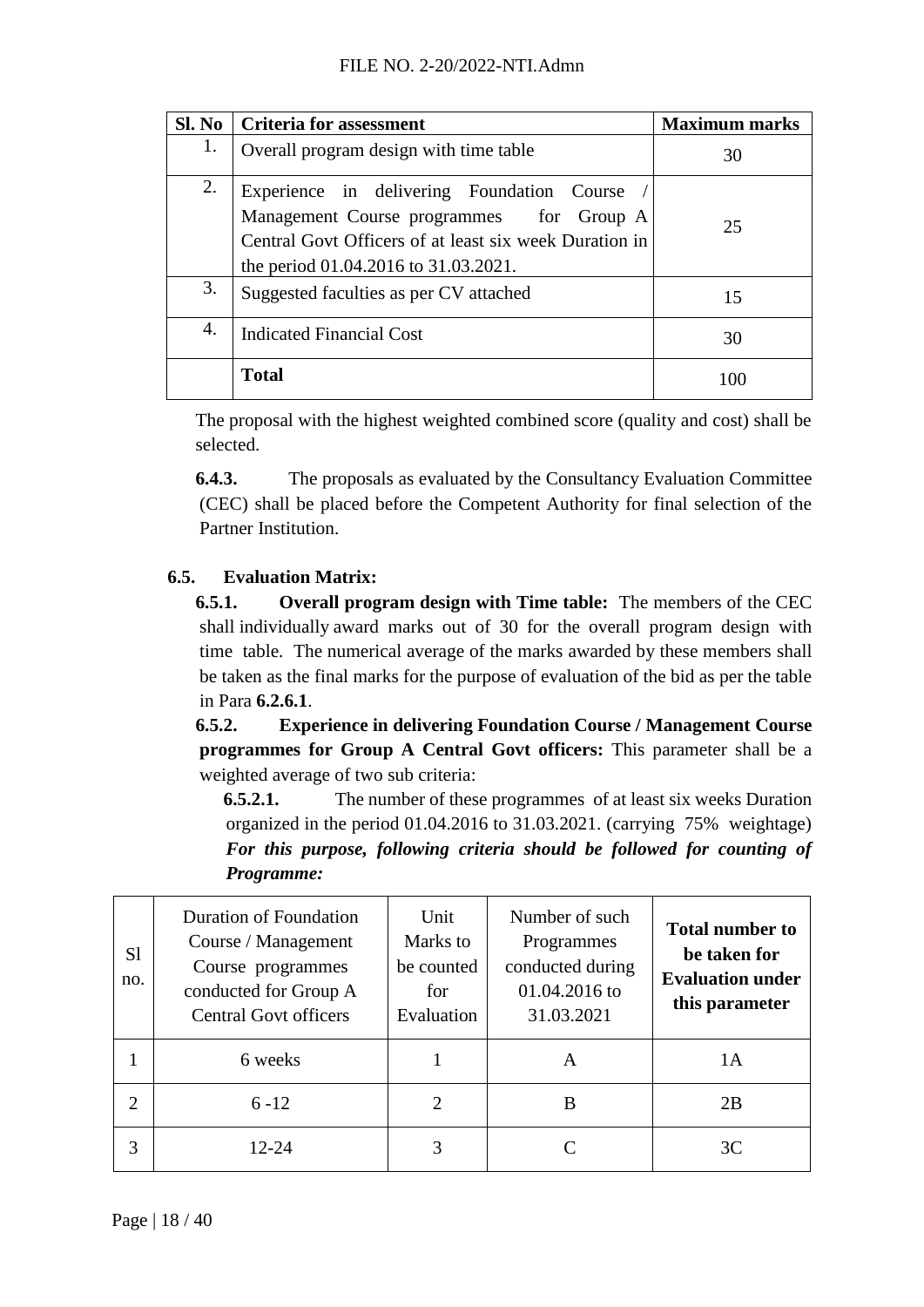| S <sub>1</sub><br>no. | <b>Duration of Foundation</b><br>Course / Management<br>Course programmes<br>conducted for Group A<br><b>Central Govt officers</b> | Unit<br>Marks to<br>be counted<br>for<br>Evaluation | Number of such<br>Programmes<br>conducted during<br>01.04.2016 to<br>31.03.2021 | <b>Total number to</b><br>be taken for<br><b>Evaluation under</b><br>this parameter |
|-----------------------|------------------------------------------------------------------------------------------------------------------------------------|-----------------------------------------------------|---------------------------------------------------------------------------------|-------------------------------------------------------------------------------------|
| 4                     | $24 - 52$                                                                                                                          |                                                     |                                                                                 | 4D                                                                                  |
|                       | > 52                                                                                                                               |                                                     | E                                                                               | 5Ε                                                                                  |

**6.5.2.2.** The average feedback received for these programmes (carrying 25% weightage). The feedbacks must be given on a scale of 5. For this purpose, each bidder is required to submit. A duly *signed worksheet clearly showing calculations to work out the average feedback over these years on a scale of 5 shall be provided supported by* participants' feedback for each of its Foundation Course, Management Course or executive education programmes run between 01.04.2016 to 31.03.2021, duly attested by Institute.

**Illustration:** Assuming that three bids have been received as under

| <b>Bidder</b> | No. of Programmes (75% weightage) | <b>Average Feedback (25% weightage)</b> |
|---------------|-----------------------------------|-----------------------------------------|
|               |                                   | 70%                                     |
|               |                                   | 80%                                     |
|               |                                   | 90%                                     |

**Computation of scores:** The bidder having conducted the maximum number of programmes shall be awarded 100 on this sub-criterion.

The other bidders shall be allocated marks in proportion to the number of courses conducted by them as calculated hereunder.

### **For A:**

Score for no of programmes  $= 20/20 = 100\%$ Score for average feedback  $= 70\%$ Computation of weighted score=100 (75%) + 70 (25%) =  $92.5/100$ Final weighted score out of  $25 = 25 \text{ X } 0.925 = 23.12$ **For B:** Score for no of programmes  $= 12/20 = 60\%$ Score for average feedback  $= 80\%$ Computation of weighted score=60 (75%) + 80 (25%) = 65/ 100 Final weighted score out of  $25 = 25$  X  $0.65 = 16.25$ **For C:** Score for no of programmes  $= 8/20 = 40\%$ Score for average feedback  $= 90\%$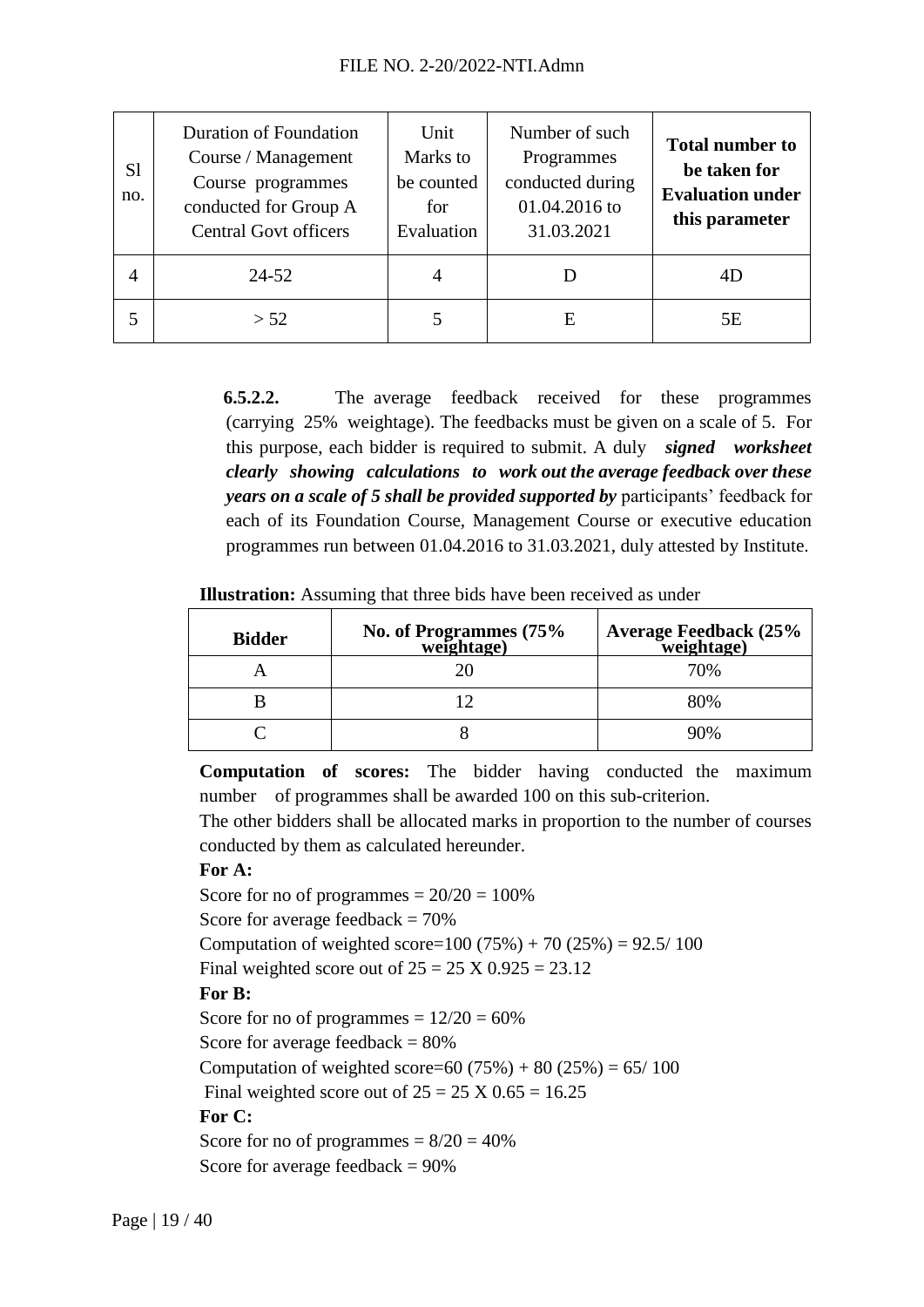Computation of weighted score=  $40 (75%) + 90 (25%) = 52.5/100$ Final weighted score out of  $25 = 25 \text{ X } 0.525 = 13.12$ 

**Summary:**

| <b>Bidder</b> | <b>No.</b> of Programmes<br>$(75\%)$ | Average<br>Feedback (25%) | Score out of<br><b>100</b> | Score out of<br>25 |
|---------------|--------------------------------------|---------------------------|----------------------------|--------------------|
|               |                                      | 70%                       | 92.5                       | 23.12              |
| B             |                                      | 80%                       | ხა                         | 16.25              |
|               |                                      | 90%                       | 52.5                       | 13 12              |

**6.5.3. Suggested Faculty:** The members of the CEC shall individually award marks out of 15 for the suggested faculty profile for the programme. The numerical average of the marks awarded by these members shall be taken as the final marks for the purpose of evaluation of the bid as per the table in Para **[0.](#page-16-0)**

**6.5.4. Quoted Financial Bid**: The lowest bidder shall be awarded 30 marks. The remaining bidders shall be awarded in proportion to their financial bids as indicated below.

**Illustration:** Assuming that three bids have been received as under –

- **A – 80 Lakhs**
- **B – 60 Lakhs**
- **C – 95 Lakhs**

**Computation of scores**: The bidder having the lowest financial bid shall be awarded 100 on this sub-criterion. The other bidders shall be allocated marks in proportion to the difference in the financial bids submitted by them as calculated hereunder.

Score = (Lowest Financial Bid/Financial Bid)  $X$  100

| <b>Bidder</b> | Score out of 100          | Score out of 30 |
|---------------|---------------------------|-----------------|
|               | $(60/80)$ X $100 = 75$    | 22.5            |
|               | $(60/60)$ X $100 = 100$   |                 |
|               | $(60/95)$ X $100 = 63.15$ | 18.945          |

Here Lowest Financial Bid  $= 60$  Lakhs

<span id="page-19-1"></span>**6.5.5. Total Score:** The total score out of 100 shall be the sum of the scores on each of the criterion as detailed from point to 6.5.1 to 6.5.4 as detailed above in this para.

<span id="page-19-0"></span>**7. Allocation of Work:** Selection of Institute shall be based on the highest Total Score [ clause no **[6.5.5](#page-19-1)** ]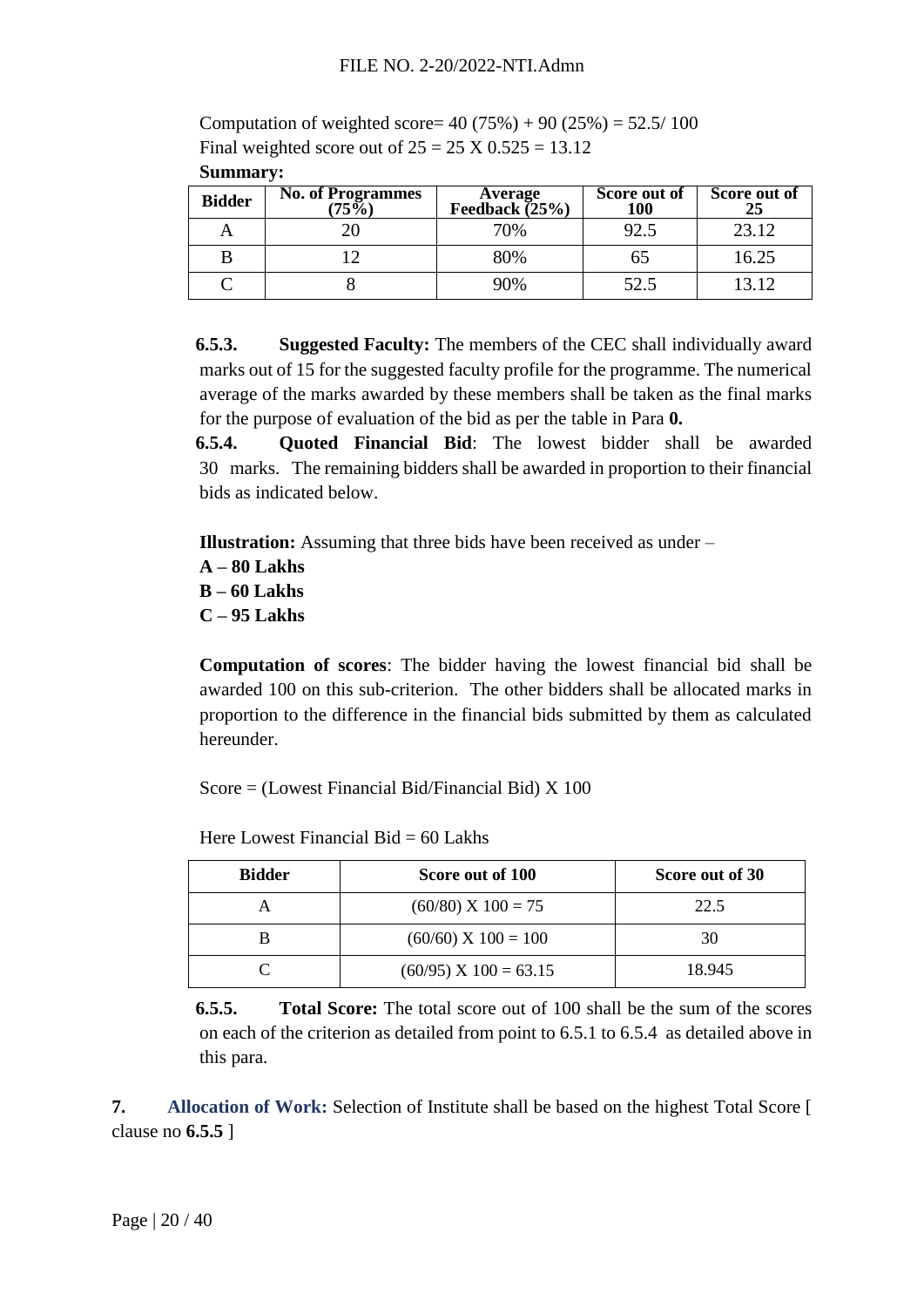<span id="page-20-0"></span>**8. Payment Terms & Conditions:** NTIPRIT shall release the payment on submission of bill by the selected Institute for each batch. In case, due to any unavoidable circumstances, any / some trainee(s) fails to join the assigned batch of the Foundation course at the selected institute, the payable amount shall be reduced on pro-rata basis. It should be noted that NTIPRIT shall make payment for actual number of participants who attended the training programme. Any overpayment/underpayment made for a batch shall be adjusted in the bills of subsequent training programmes.

<span id="page-20-1"></span>**9. Liquidated Damages:** The training work must be executed as stipulated in the Para **[3](#page-6-4)** of the RFP, failing which compensation @ 0.5% of payment due for the batch shall be levied for each week of delay in the work, subject to a maximum compensation of 5% in a batch. Quantum of liquidated damages assessed and levied by the NTIPRIT shall be final and shall not be challengeable by the selected institute. In case of prolonged delays, NTIPRIT may get the work done by a third party and such cost of training works shall have to be borne by the institute, in addition to the liquidated damages. If the services remain unsatisfactory despite being given a chance to improve in this regard, NTIPRIT reserves the right to terminate the agreement at the risk and cost of the selected institute.

<span id="page-20-2"></span>**10. Arbitration Clause:** In the event of any question, dispute or difference arising under this RFP or in connection therewith, except as to matter the decision of which is specifically provided under this RFP, the same shall be referred to sole arbitration of the Secretary, Department of Telecom, or in case his designation has been changed or his office is abolished then in such case to the sole arbitration of the officer for the time being entrusted whether in addition to the functions of the Secretary, Department of Telecom, or by whatever designation such officer(s) may be called (hereinafter referred to as the said officer) and if the Secretary or the said officer is unable or unwilling to act as such, to the sole arbitration or some other person appointed by the Secretary or the said officer. The agreement to appoint an arbitrator shall be in accordance with the Arbitration and Conciliation Act, 1996.

There shall be no objection to any such appointment that the arbitrator is Government Servant or that he has to deal with the matter to which the RFP relates or that in the course of his duties as Government Servant he has expressed views on any or all of the matter under dispute. The award of the arbitrator shall be final and binding on the parties. In the event of such arbitrator whom the matter is originally referred, being transferred or vacating his office or being unable to act for any reason whatsoever, such Secretary DoT, or the said officer shall appoint another person to act as arbitrator in accordance with terms of the RFP and the person so appointed shall be entitled to proceed from the stage at which it was left out by his predecessors.

The arbitrator, may from time to time with the consent of the parties enlarge the time for making and publishing the award, subject to the Arbitration and Conciliation Act, 1996, and the rules made there under, any modification thereof for the time being in force, shall be deemed to apply to the arbitration proceeding under this clause.

The venue of the arbitration proceeding shall be the office of the Secretary, Department of Telecom, at New Delhi or such other places as the arbitrator may decide.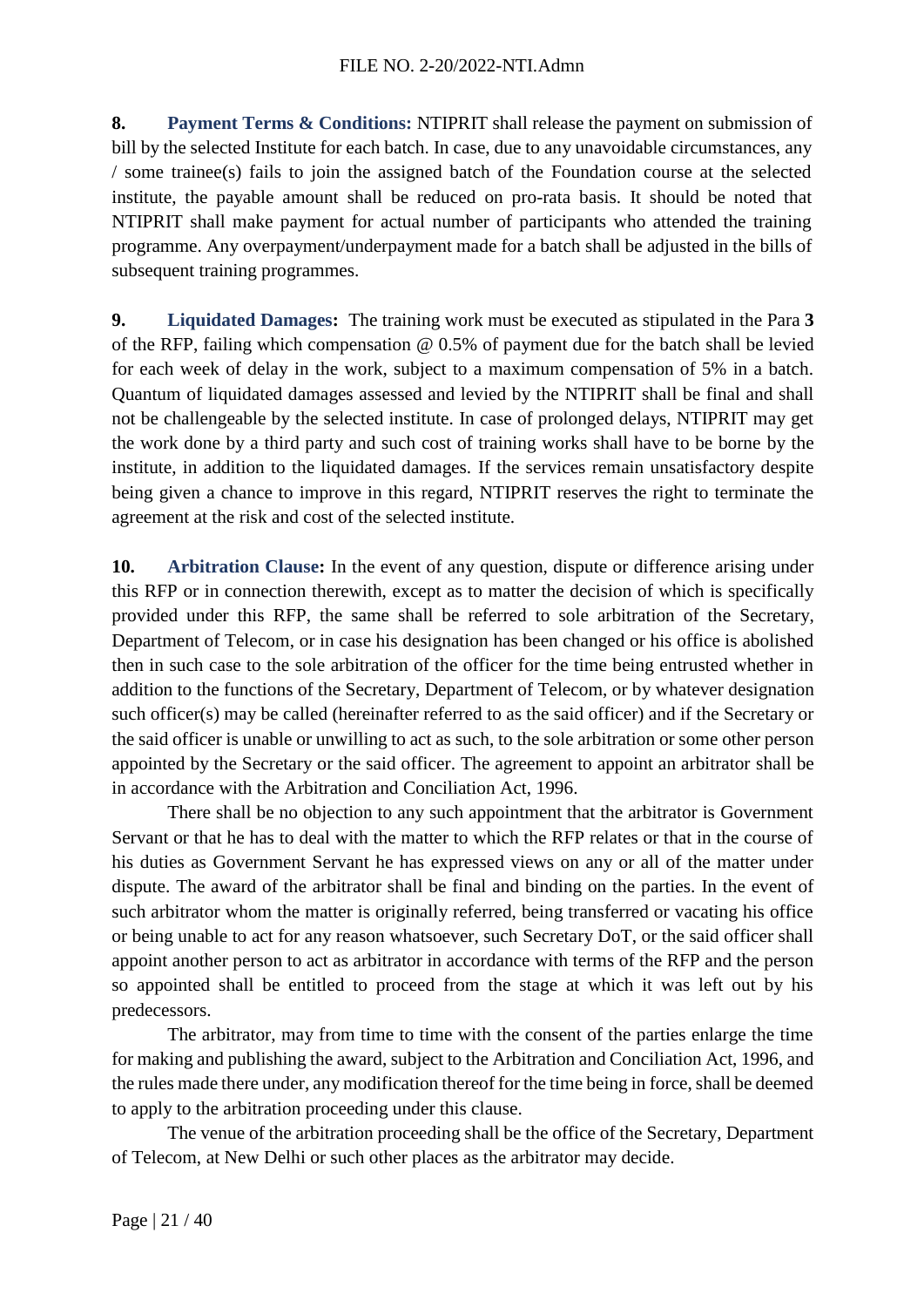<span id="page-21-0"></span>**11. Legal:** The contracts shall be interpreted in accordance with the law of the Union of India and dispute, if any, shall be subject to the jurisdiction of courts in Ghaziabad.

<span id="page-21-1"></span>**12. Nodal Officer**: Head of NTIPRIT shall nominate a nodal officer from NTIPRIT side to coordinate with the selected institution on regular basis for smooth delivery of the programmes. Similar arrangement shall also be made by the selected institution.

#### <span id="page-21-2"></span>**13. Clarifications/Amendments of RFP document**:

**13.1.** A prospective bidder requiring any clarification on the RFP document shall upload its queries on e-procurement portal prior to 15:00 Hrs of 22.04.2022.

**13.2.** Purchaser shall upload the response to such queries, which are received in due time, generally by 21 days prior to the date of opening of the bids.

**13.3.** At any time, prior to the date of submission of bids, Purchaser may, for any reasons whether at its own initiative or in response to a clarification sought by a prospective bidder, modify the RFP document by amendments.

**13.4.** The amendments/clarifications, if any, which are uploaded on the portal [www.eprocure.gov.in,](http://www.eprocure.gov.in/) shall form an integral part of the RFP document, and shall be binding on all bidders.

**13.5.** It shall be the sole responsibility of the prospective bidder to check the web site [https://eprocure.gov.in](https://eprocure.gov.in/) from time to time for any amendment in the RFP documents. In case of failure to get the amendments, if any the department shall not be responsible for it. Interested bidders are required to keep abreast of latest corrigendum(s) issued by Purchaser till the date of submission of bid.

### <span id="page-21-3"></span>**14. Pre-Bid Conference**:

**14.1.** A Pre-bid conference shall be held at 1500 Hrs of 19.04.2022 at NTIPRIT, Admin Building, ALTTC Campus, Government of India Enclave, Rajnagar, Ghaziabad. The queries already received shall, to the extent possible, be clarified in the Pre-bid Conference. The prospective bidders may attend the conference for clarifications on technical specifications and other terms and conditions of the tender document. The queries, verbally raised during the Pre-Bid conference, must be uploaded in the portal by 1500 Hrs of 22.04.2022. Consolidated replies to the relevant uploaded queries, shall form part of the tender document, and shall be uploaded on the web sites, generally by 21 days prior to the date of opening of the bids.

14.2. For interpretation of any condition(s) of this tender document, the decision of purchaser shall be final and binding on the Prospective Bidder.

**14.3.** In order to afford prospective bidders a reasonable time to take the amendment into account in preparing their bids, the purchaser may, at its discretion, extend the deadline for the submission of bids suitably.

<span id="page-21-4"></span>**15. Purchaser's Right to Accept any Bid and to reject any or all bids**: The purchaser reserves the right to accept or reject any bid, and to annul the bidding process and reject all bids, at any time prior to award of contract without assigning any reason whatsoever and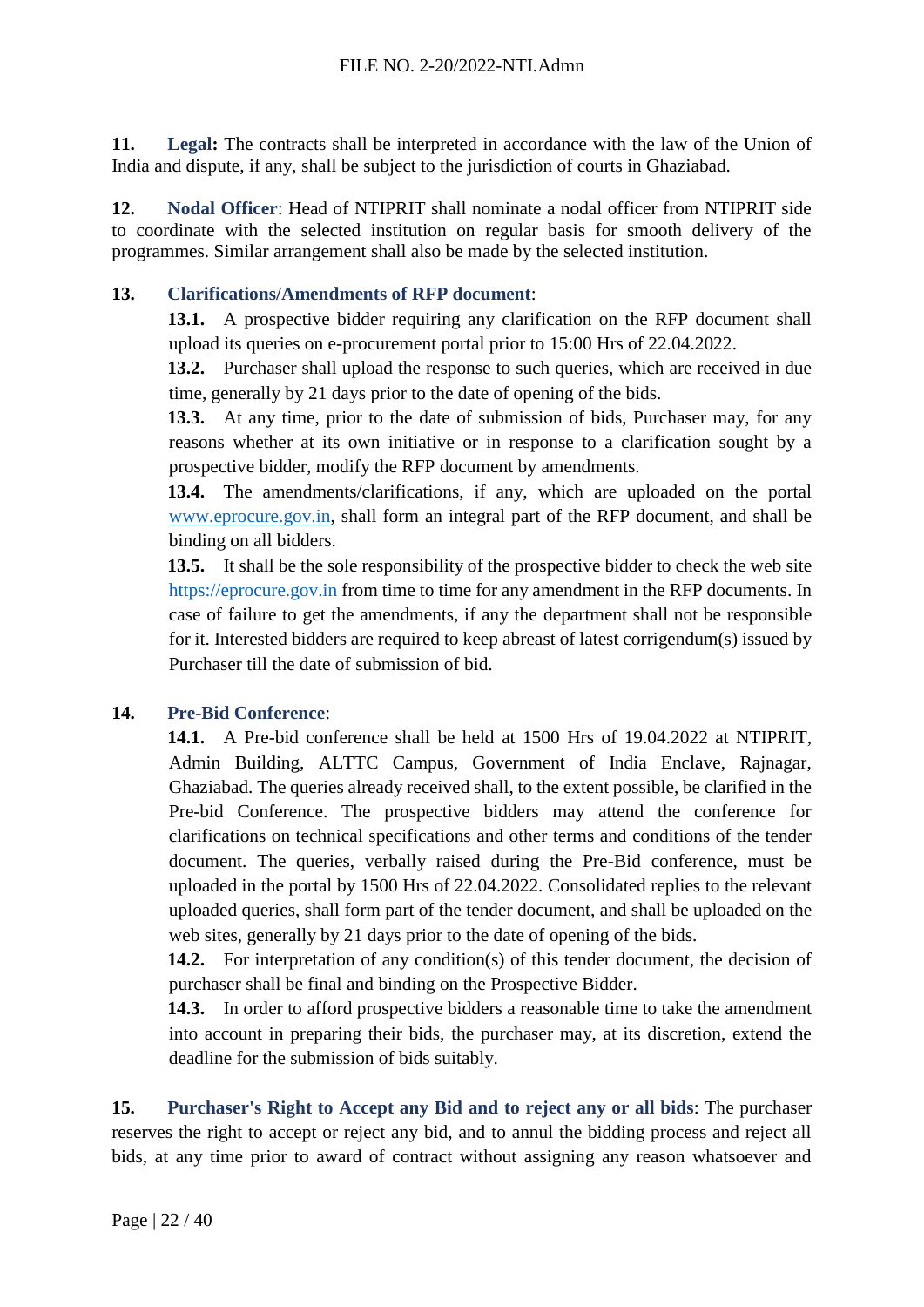without thereby incurring any liability to the affected bidder(s) on the grounds for the purchaser's action.

#### <span id="page-22-0"></span>**16. Disqualification of bidder**:

**16.1.** Purchaser reserves the right to disqualify the bidder for a suitable period who habitually failed to provide service in time. Further, the bidder who does not perform satisfactorily may also be disqualified for a suitable period as decided by the purchaser. **16.2.** Purchaser reserves the right to blacklist a bidder for a suitable period in case he fails to honor his bid without sufficient grounds.

**16.3.** The bidder should give a certificate that none of his/ her near relative is working in the units where he/she is going to apply for the tender, as per [ANNEXURE –](#page-34-0) VII. None of the near relative of proprietor OR all partners of partnership OR all the Directors of the company excluding Government of India/Financial institution nominees and independent non-Official part time Directors appointed by Govt. of India or the Governor of the state should be working in the unit where the tender is being applied. Due to any breach of these conditions, the tender shall be cancelled and Earnest Money Deposit shall be forfeited at any stage whenever it is noticed and purchaser shall not pay any damage to the company or firm or the concerned person. The company or firm or the person shall also be debarred for further participation in the concerned unit. The near relatives for this purpose are defined as:

- **16.3.1.** Members of a Hindu undivided family.
- **16.3.2.** They are husband and wife.

**16.3.3.** The one is related to the other in the manner as father, mother, son(s)  $\&$ Son's wife (daughter in law), Daughter(s) and daughter's husband (son in law), brother(s) and brother's wife, sister(s) and sister's husband (brother in law).

<span id="page-22-1"></span>**17. Force Majeure**: If, at any time, during the continuance of this contract, the performance in whole or in part by either party of any obligation under this contract is prevented or delayed by reasons of any war or hostility, acts of the public enemy, civil commotion, sabotage, fires, floods, explosions, epidemics, quarantine restrictions, strikes, lockouts or act of God (hereinafter referred to as events) provided notice of happenings of any such eventuality is given by either party to the other within 21 days from the date of occurrence thereof, neither party shall by reason of such event be entitled to terminate this contract nor shall either party have any claim for damages against other in respect of such non-performance or delay in performance, and deliveries under the contract shall be resumed as soon as practicable after such an event come to an end or cease to exist, and the decision of the Purchaser as to whether the deliveries have been so resumed or not shall be final and conclusive. Further that if the performance in whole or part of any obligation under this contract is prevented or delayed by reasons of any such event for a period exceeding 60 days, either party may, at its option, terminate the contract without any financial repercussion on either side.

Notwithstanding the punitive provisions contained in the contract for delay or breach of contract, the supplier would not be liable for imposition of any such sanction so long as the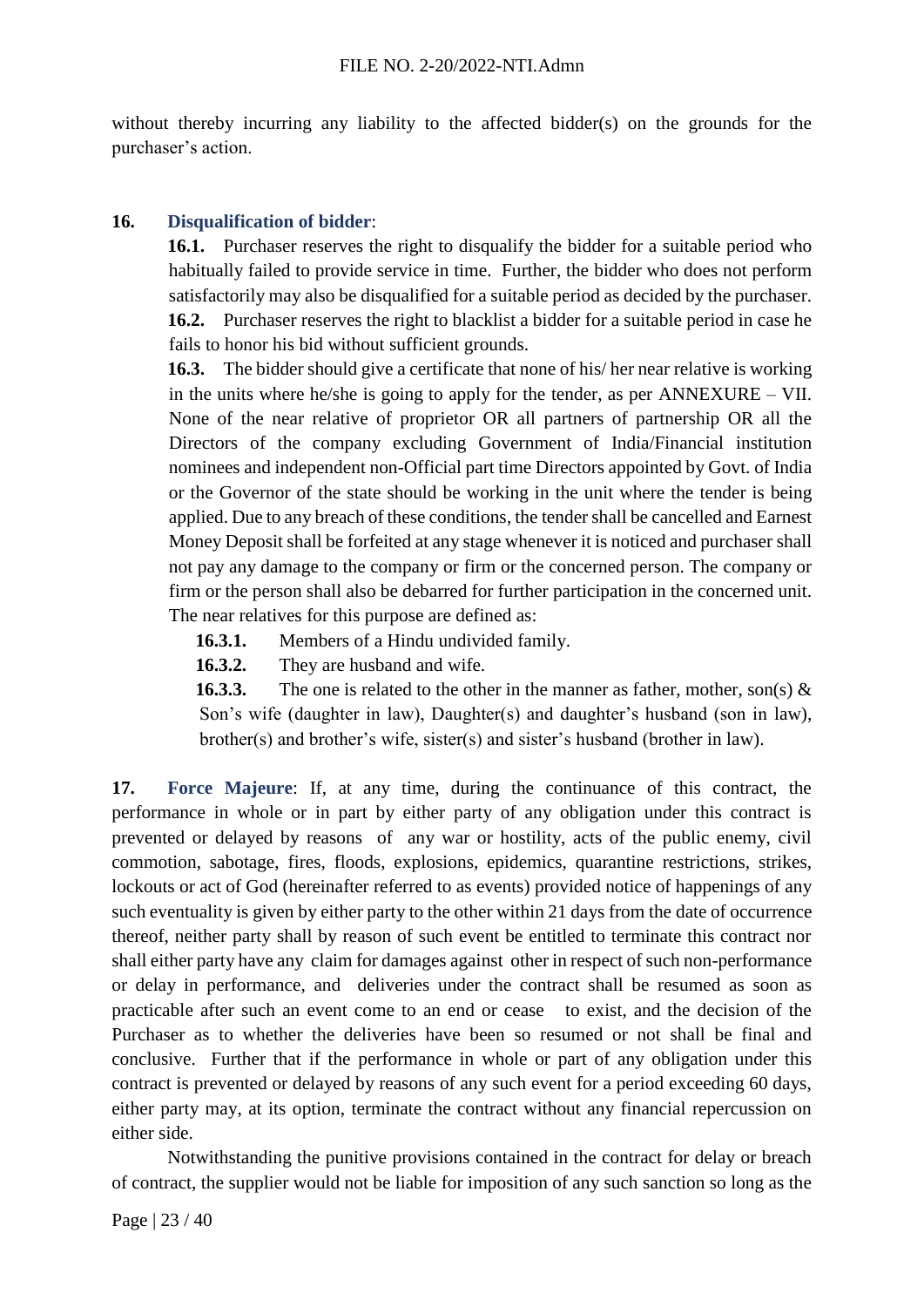delay and/or failure of the supplier in fulfilling its obligations under the contract is the result of an event covered in this (FORCE MAJEURE) clause.

### <span id="page-23-3"></span><span id="page-23-0"></span>**18. Termination for default**:

**18.1.** The Purchaser may, without prejudice to any other remedy for breach of contract, by written notice of default, sent to the Contractor, terminate this contract in whole or in part

**18.1.1.** if the Contractor fails to deliver any or all of the goods/services within the time period(s) specified in the contract, or any extension thereof granted by the purchaser pursuant to Clause [17;](#page-22-1)

**18.1.2.** if the Contractor fails/delays to perform any other obligation(s) under the Contract; and

**18.1.3.** if the Contractor, in either of the above circumstances, does not remedy his failure within a period of 15 days (or such longer period as the purchaser may authorize in writing) after receipt of the default notice from the purchaser.

**18.2.** In the event the purchaser terminates the contract in whole or in part pursuant to Clause **[18.1](#page-23-3)** the purchaser may procure, upon such terms and in such manner as it deems appropriate, goods/services similar to those undelivered and the Contractor shall be liable to the Purchaser for any excess cost for such similar goods/services. However, the Contractor shall continue the performance of the contract, including warranty, to the extent not terminated.

<span id="page-23-1"></span>**19. Termination for Insolvency**: The Purchaser may at any time terminate the Contract by giving written notice to the Contractor, without compensation to the Contractor, if the Contractor becomes bankrupt or otherwise insolvent as declared by the competent court provided that such termination shall not prejudice or affect any right of action or remedy which has accrued or shall accrue thereafter to the purchaser.

<span id="page-23-2"></span>**20. Set Off**: Any sum of money payable to the contractor (including refundable security deposit) under this contract may be appropriated by the purchaser or any other person or persons contracting through the purchaser and set off the same against any claim of the purchaser or purchaser or such other person or persons for payment of sum of money arising out of this contract or under any other contract made by the Contractor with purchaser of the purchaser or such other person or persons contracting through the purchaser. Any sum payable by the Department of Telecommunications to the bidder on any account shall not be adjusted against any amount receivable by DoT in connection with this contract (e.g. EMD, Performance Security Deposit, Liquidated damages, Penalty etc.)

> **Assistant Director General (A&MM) NTIPRIT, ALTTC Campus Ghaziabad-201002 (U. P.)**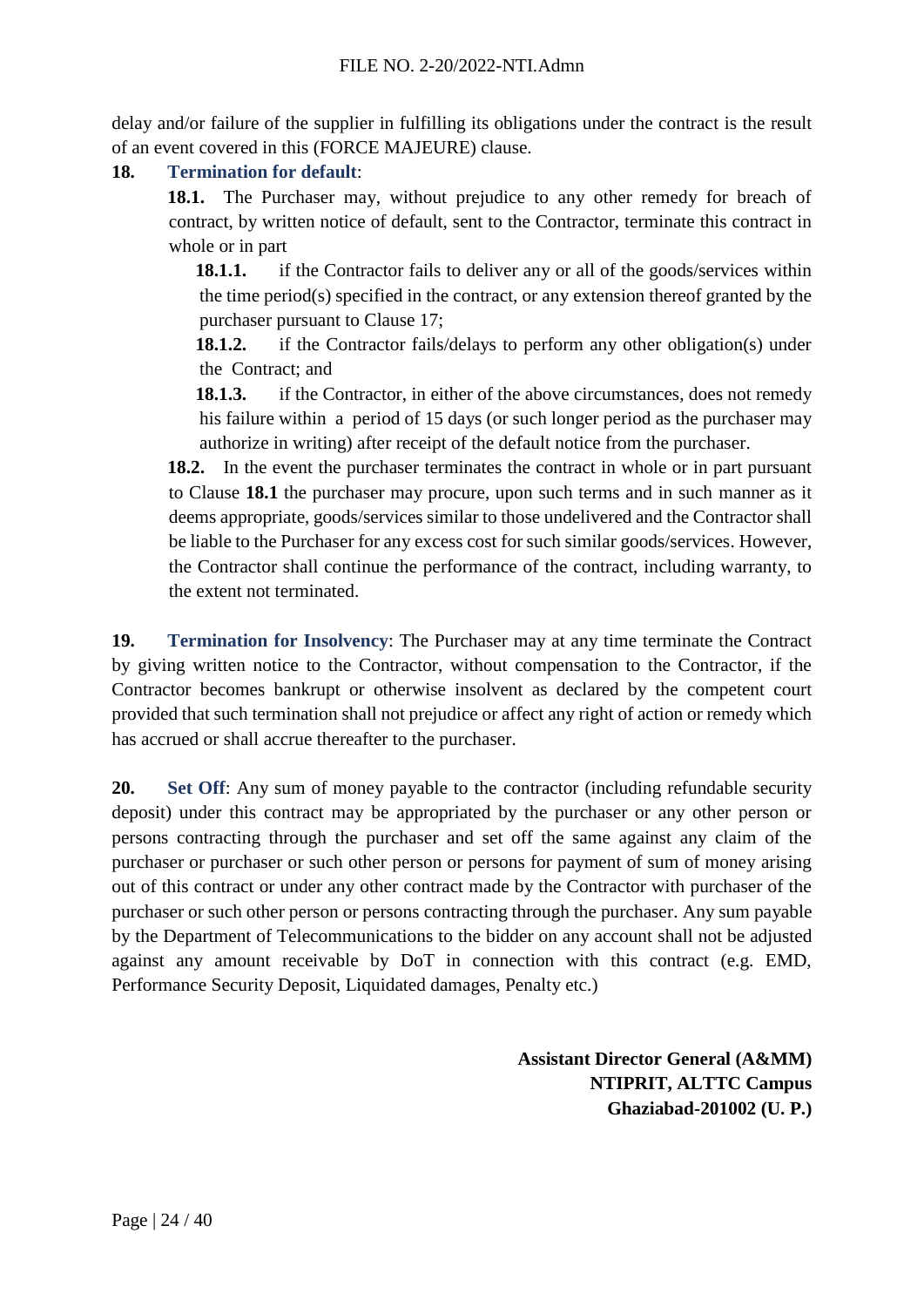### **ANNEXURE-I**

### <span id="page-24-1"></span><span id="page-24-0"></span>**TOPICS TO BE COVERED DURING THE TRAINING PROGRAM**

#### **(Foundation Course)**

#### **i. Political Concepts & Constitution of India**

- Political concepts
- Political theories
- The basic structure of our Constitution
- Federalism
- Organs of the Govt.
- Role of the Judiciary
- Human rights
- Democratic values
- Fundamental rights and Directive Principles
- Civil services under the Constitution
- India's Foreign Policy, etc.

#### **ii. Public Administration**

- Structure of bureaucracy and the challenges faced by the bureaucracy
- Basic administrative skills including-
	- Time management
	- Delegation
	- Conduct of meetings
	- Presentation skills
	- Report writing
	- Noting
	- Office procedure
- **Governance:** Exposure to different areas of governance such as
	- Social Sector
	- Rural Development
	- Science and Technology
	- Public Distribution System
	- Audit
	- Social Audit
	- Budgeting
	- People's participation in governance
	- Innovations in governance
	- e-governance
	- Business process re-engineering
	- Public-private partnership
	- Gender sensitization
	- Weaker sections and the differently-abled persons
	- Human element in administration, etc.
- **iii. Law** 
	- Introduction to Law & Sources of Law
	- Concept of Law and Judicial System
	- Civil Procedure Code (CPC)
	- Law of Torts
	- Consumer Protection Act
	- Specific Relief Act and Arbitration Act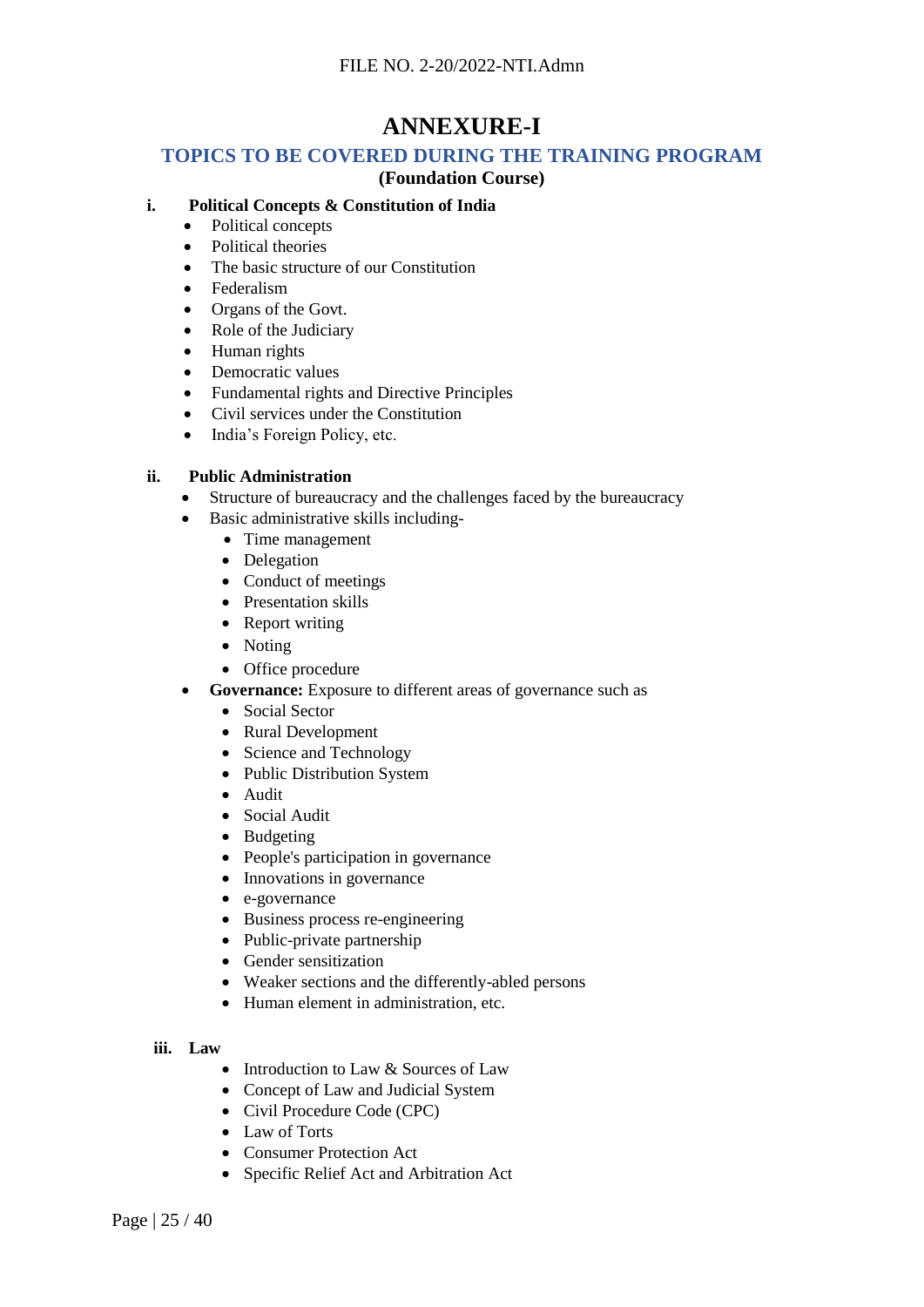- IPC: General Principles
- Principles of Natural Justice
- Judicial Review of Administrative Action
- Criminal Procedure Code (Cr PC)
- Contempt of Court
- Suits by or against Government
- Liability of Government Servants in Contracts and Torts
- Law of Contract
- Contempt of Lawful Authority of Public Servants
- Rule of Law
- Principles of Administrative Law, Administrative Discretion
- Inquiry by Domestic Tribunal
- Legal Remedies including Writs
- Sexual Harassment of Working Women, etc.
- Indian Company Act
- Labour Law & Trade Unions
- Industrial Dispute Act
- FDI policy, acts & regulations
- Tax Laws- Sales Tax/ Service Tax/ VAT, etc.

### **iv. Management and Behavioural Sciences**

- Basic Principles
- Schools of Management thoughts
- Management Systems & Processes

#### Project Management

- Project Formulation and Appraisal
- PERT-CPM
- Resource Analysis
- Risk and Uncertainty in Project Management
- Risk Sharing

Quantitative Techniques in Management

- Data Analysis
- Sampling and Sampling Distribution

#### Operation Research & MIS

- Operation Research & Management Decision Making
- Operation Research Techniques & Models
- Research Methodology
- Management Information Systems

#### Behavioural Sciences

- Introduction to Organisational Behaviour
- Motivation
- Group dynamics
- Team building
- Decision Making
- Organisational Leadership
- Principle Centered Negotiation and Conflict Resolution
- Transactional Analysis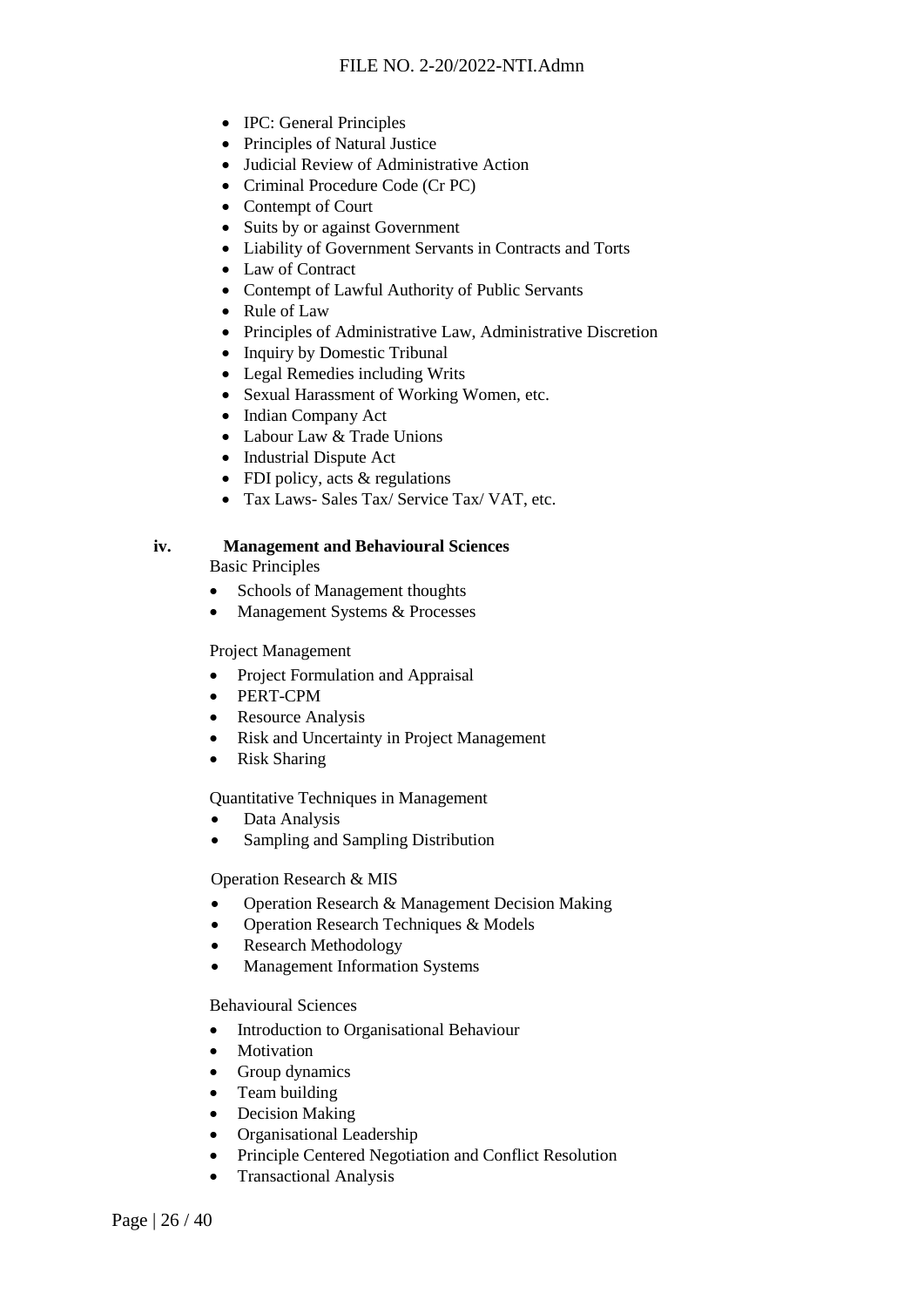• International Negotiation

Self- awareness

• Personality &Behaviour

Communication

- Interpersonal Communication
- Corporate Communication

#### **v. Basic Economics**

Managerial Economics & Indian Economy

- Introduction to Economics
- Theory of Demand, Supply, Market Structure, Elasticity
- Structure of Indian Economy
- **Fiscal Policy**
- Resource Mobilization
- Economic Reforms &Liberalisation
- International Trade and Balance of Payments
- WTO
- Theory of Growth
- Role of economic conditions in decision making in various sectors

#### Financial Management

- Financial Concepts
- Accounting for Managers
- Cost Accounting & Transfer Pricing
- Fund Flow Analysis
- Ratio Analysis
- Profit and loss A/C, Balance Sheet
- **Budgeting**
- Public Financial Administration

#### **vi. Information and Communication Technology (ICT)**

- Office Productivity software including
- MS-Word, Excel, Power-Point and MS-Access
- Database Management systems
- RDBMS, SQL, Oracle, FoxPro etc.
- Web designing tools & techniques
- Networking Concepts and Techniques

#### **vii. Indian History and Culture**

#### **History**

• Overview of Indian History

Polity and Governance in Indian history

- The State and Administration in Ancient, Medieval and Modern India
- Changing fiscal structures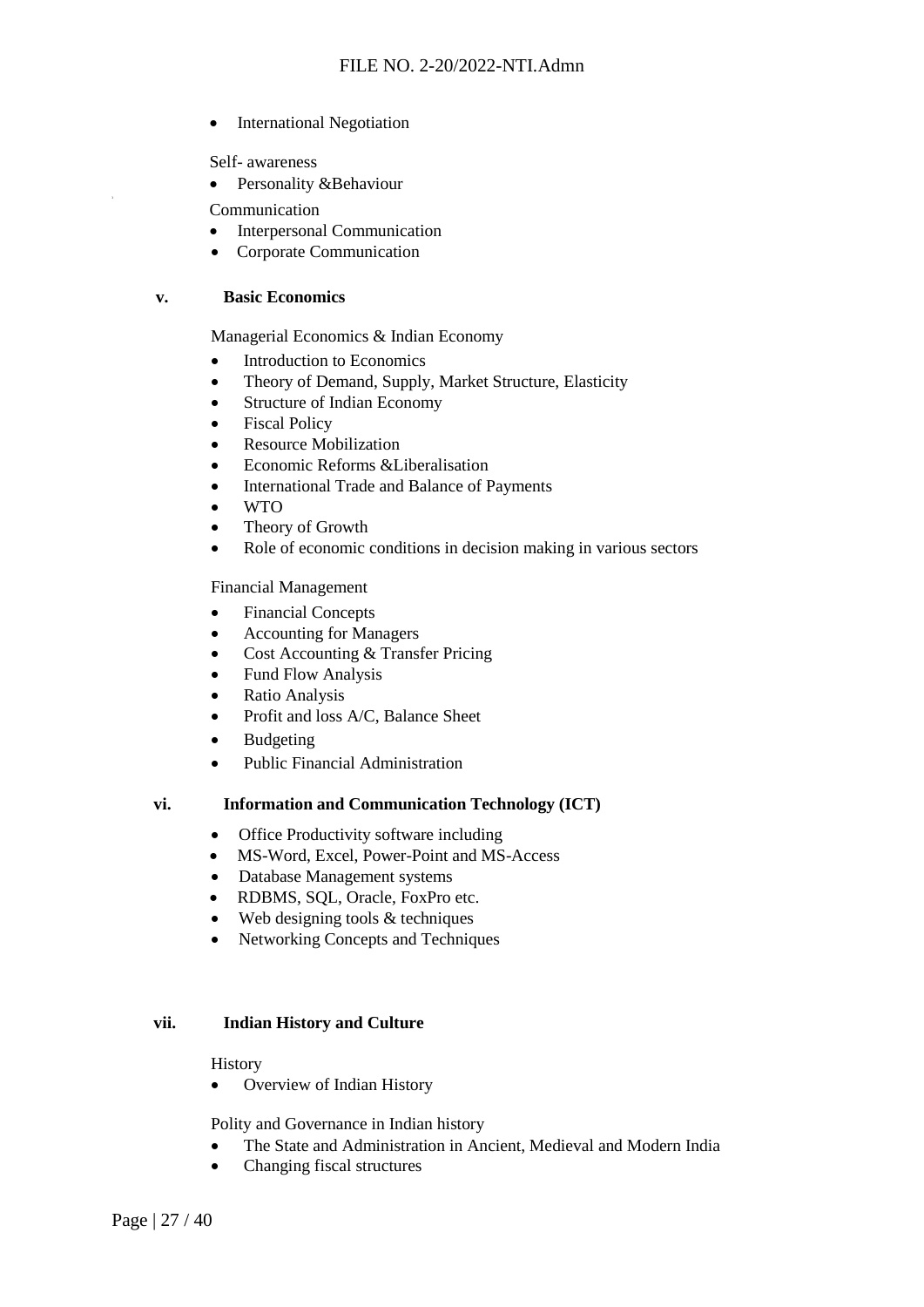- Resistance against the State
- Indian Nationalism; Gandhi
- Communal Politics, Partition and Independence
- Issues in Economic History
- Issues in Social History
- A brief Introduction to the major religious traditions of India

#### **Culture**

- Culture: Meaning, Context and Forms
- Conservation of Heritage
- Art and Architecture
- Literature
- Performing Arts

#### **viii. Language**

The Officer Trainees will have to learn one language during the training program. This language will be either Hindi or one Indian/ Foreign language. Officer Trainees will have to choose from among the language options available at the Institute. There will be a proficiency test of Hindi for all Officer Trainees at the time of joining the Foundation Course. On the basis of this test, the OTs will be split into two streams, i.e., those who qualify the proficiency test shall be offered one Indian/foreign language for learning during the language module and those who do not qualify the proficiency test will have to undertake Hindi as a Language during the language module.

Note: The topics mentioned above are tentative and may be changed based on mutual consultation.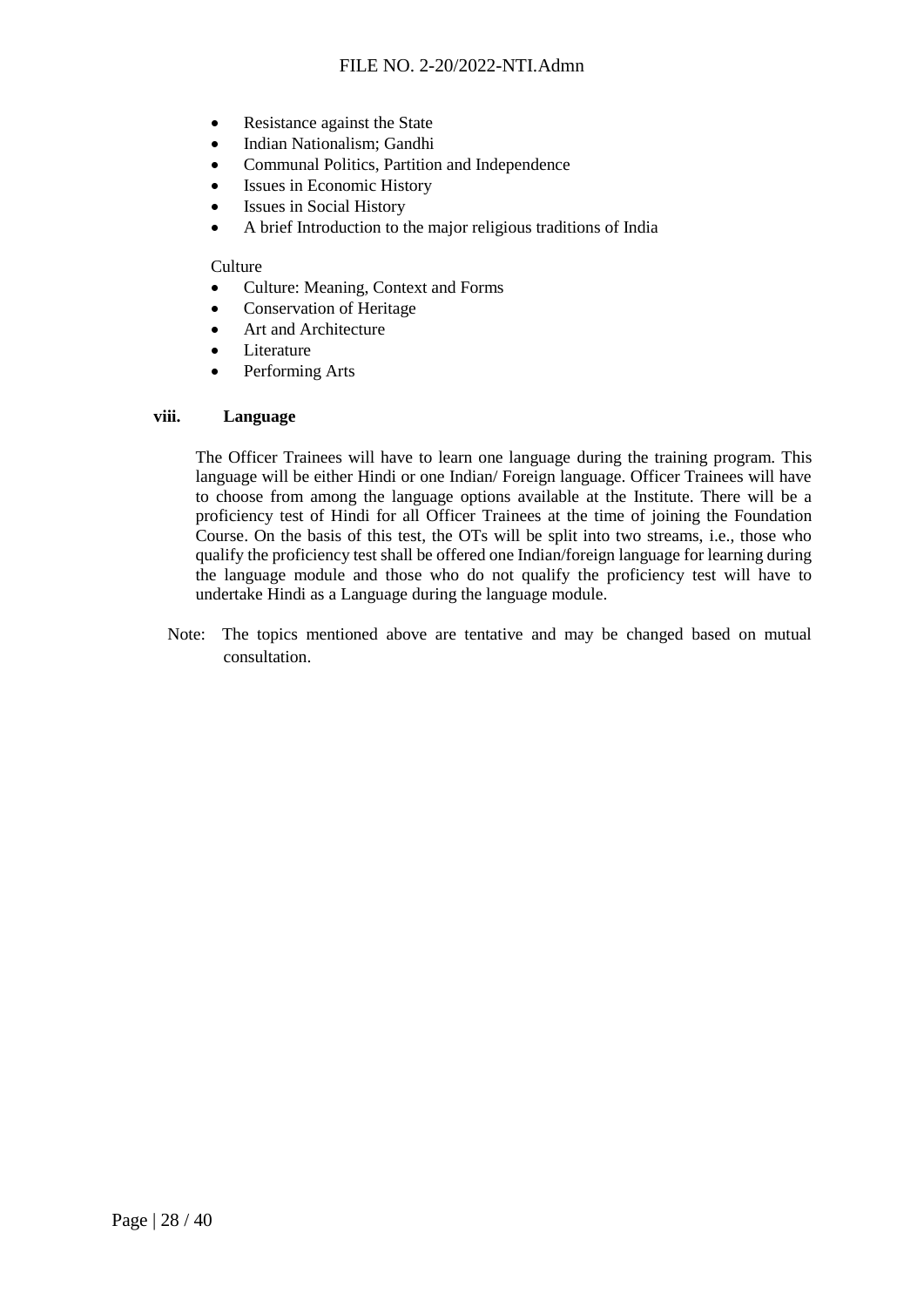### **ANNEXURE-II PERFORMA FOR TECHNICAL BID**

<span id="page-28-1"></span><span id="page-28-0"></span>(may be submitted on the letter head of the institute and must include the following documents/ information and uploaded on CPP portal)

- a. Name, address and Contact details of the Institute
- b. Introduction of the Institute with relevant details/supporting documents for eligibility condition as indicated in Para 4.
- c. National Rating of the Institute if any
- d. Experience of conducting Foundation Course / Management Course programmes conducted for Group A Central Govt officers in the period 01.04.2016 to 31.03.2021 as stipulated in Para 6.5.2. Relevant documents should be attached.
- e. Proposed slots and duration thereof for Foundation Courses.
- f. Week wise schedule of a Foundation Course
- g. Name and contact details of proposed course coordinator(s)
- h. The details of proposed village visits/ trekking programme/ tours etc.
- i. The details of accommodation and other amenities to be provided to the participants.
- j. Any other specific information / credentials /supporting documents.
- k. Scanned copy of Demand Draft/ Banker's Cheque/ BG/ FD/Insurance Surety Bondsfrom Scheduled Bank of India for the prescribed amount of earnest money deposit(EMD) as per ANNEXURE-X .
- l. Authorization letter for signing the bid document(s) in the form of duly attested Board Resolution/Power of Attorney or letter of authorization duly signed by all partners/proprietor/Head of Institute on the letter head of the firm /institute, as applicable.
- m. Copy of GST Registration Certificate.
- n. Duly filled and signed Profile of bidder as per [ANNEXURE -](#page-33-0) VI.
- o. No near relative Certificate/Declaration as per [ANNEXURE –](#page-34-0) VII.
- p. Self-Certificate for not being black listed/ debarred from participation in tender process by any office of the central government as per proforma in [ANNEXURE –](#page-35-0) VIII
- q. Duly filled Bid Form as per [ANNEXURE -XI](#page-39-0).
- r. Tender document consisting of all Sections and Annexures, subsequent amendments/clarifications if any, duly filled and signed by the authorised signatory of the bidder but without indicating the price.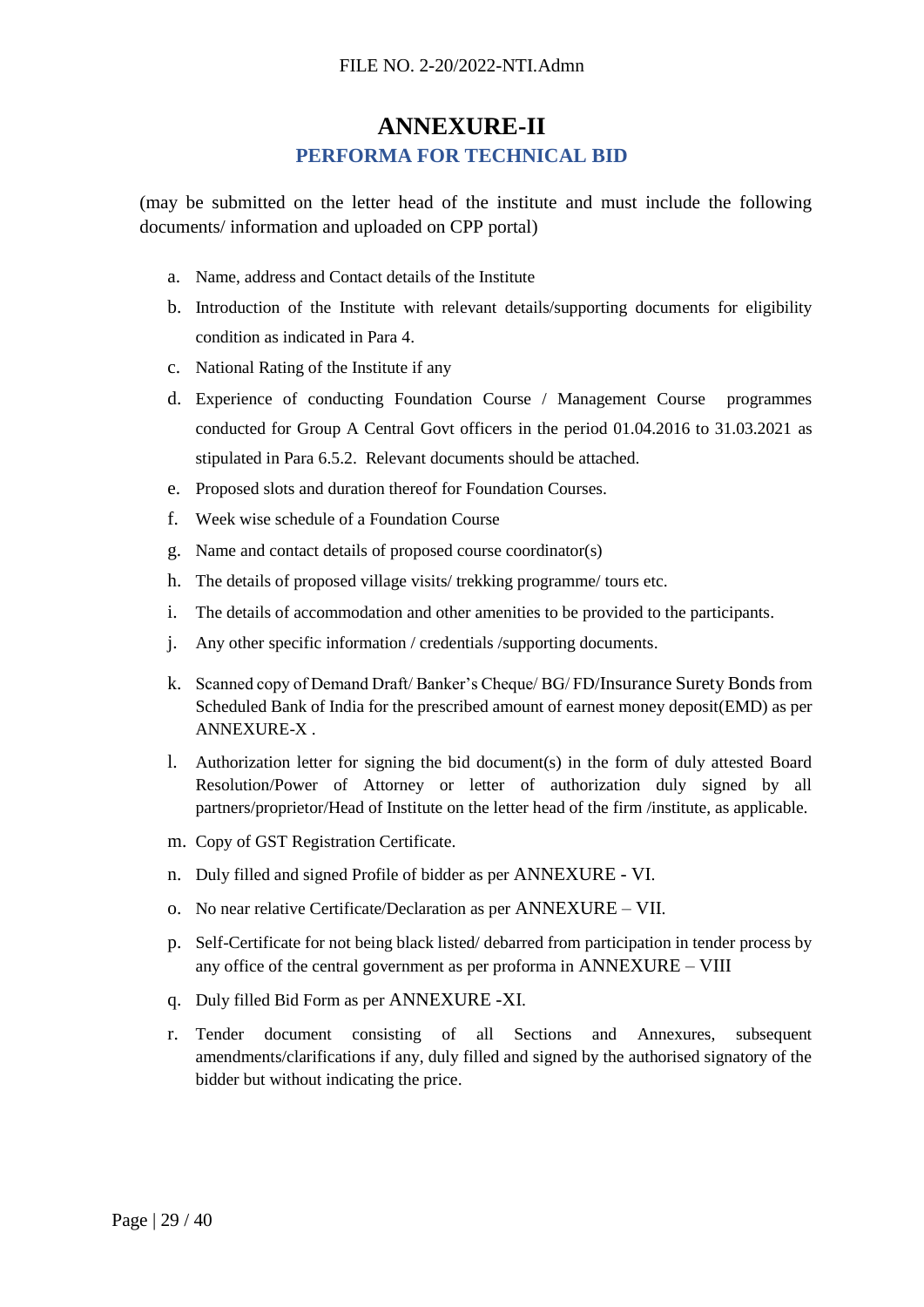### **ANNEXURE-III**

### **PERFORMA OF FINANCIAL QUOTE**

#### **(may be uploaded on CPP Portal in BoQ format only)**

<span id="page-29-1"></span><span id="page-29-0"></span>1. Name and Address of the Bidder (the Institute submitting the proposal):

(i)Name:

- (ii)Address:
- 2. Telephone No.
- 3. Fax. No.
- 4. E-Mail Address:
- 5. Quoted overall fees per participant for the complete duration of fifteen weeks, inclusive of all applicable fees, charges (including boarding & lodging charges, trekking tour & village visit charges) in INR:

| Fee (in INR)            |                                   |  |  |  |  |  |
|-------------------------|-----------------------------------|--|--|--|--|--|
| <b>Item Description</b> | <b>Total Cost per participant</b> |  |  |  |  |  |
|                         |                                   |  |  |  |  |  |
|                         |                                   |  |  |  |  |  |
|                         | Uploaded on CPP Portal in BoQ     |  |  |  |  |  |
|                         | format only (ANNEXURE-IV)         |  |  |  |  |  |
|                         |                                   |  |  |  |  |  |

Note:

1. As per Notification no. 12/2017-Cetral Tax(Rate) dated 28<sup>th</sup> June, 2017, the GST is exempted for following category:

*"Services provided to the Central government, State Government, Union Territory Administration under any training program for which the total expenditure is borne by the central government, State Government, Union Territory Administration". [Sl. No. 72, heading 9992]*

- 2. In case of any discrepancy in amount in figures and word, the amount written in words shall prevail.
- 3. The travel expenses for officers' up to the selected training institute and back will not constitute cost element in the quote as such cost shall be borne by NTIPRIT.

#### **Signature, name and stamp of the authorized signatory**

**Date:**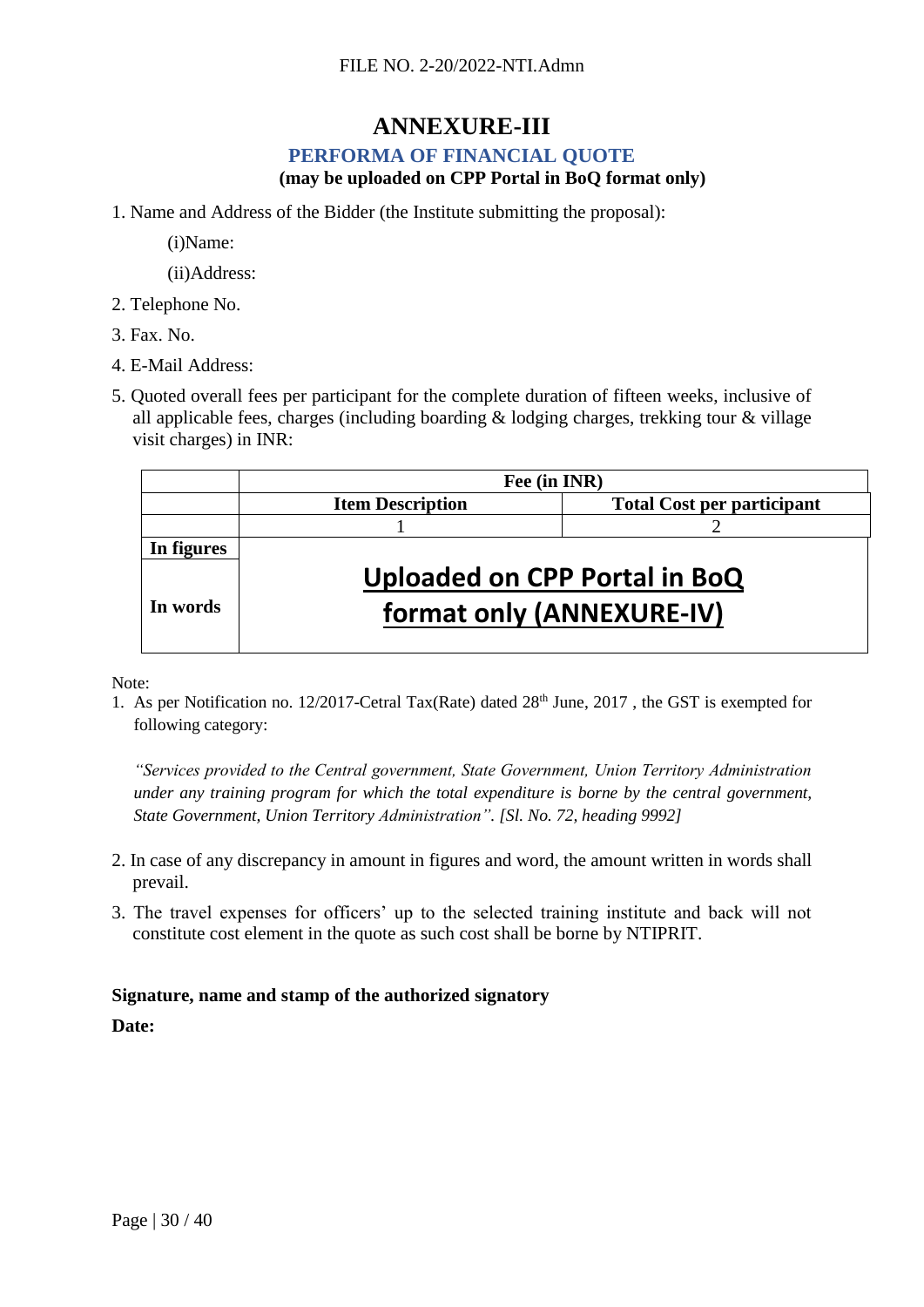### **ANNEXURE-IV BOQ FORMAT** (Uploaded on CPP Portal only)

<span id="page-30-1"></span><span id="page-30-0"></span>Tender Inviting Authority: Director General, NTIPRIT

Name of Work: Conduction of Foundation Course for Officer Trainees of Indian Telecom Service (ITS) Group-A

Contract No: < Enter the Contract No >

| Name of the             |                                                                                                                                                       |                     |                              |
|-------------------------|-------------------------------------------------------------------------------------------------------------------------------------------------------|---------------------|------------------------------|
| <b>Bidder/ Bidding</b>  |                                                                                                                                                       |                     |                              |
| Firm / Institute        |                                                                                                                                                       |                     |                              |
|                         |                                                                                                                                                       |                     |                              |
|                         | <b>PRICE SCHEDULE</b>                                                                                                                                 |                     |                              |
|                         | (DOMESTIC TENDERS - RATES ARE TO GIVEN IN RUPEES (INR) ONLY)                                                                                          |                     |                              |
|                         | (This BOQ template must not be modified/replaced by the bidder and the same should be uploaded after filling the relevant columns, else the bidder is |                     |                              |
|                         | liable to be rejected for this tender. Bidders are allowed to enter the Bidder Name and Values only )                                                 |                     |                              |
| <b>NUMBER#</b>          | <b>TEXT#</b>                                                                                                                                          | <b>NUMBER#</b>      | TEXT#                        |
| SI.                     | <b>Item Description</b>                                                                                                                               | <b>TOTAL AMOUNT</b> | <b>TOTAL AMOUNT In Words</b> |
| No.                     |                                                                                                                                                       |                     |                              |
|                         |                                                                                                                                                       | Rs. P               |                              |
|                         |                                                                                                                                                       |                     |                              |
|                         |                                                                                                                                                       |                     |                              |
|                         |                                                                                                                                                       |                     |                              |
|                         | $\overline{2}$                                                                                                                                        | 3                   | 4                            |
|                         |                                                                                                                                                       |                     |                              |
|                         | Fees per participant for the complete duration of fifteen weeks,                                                                                      |                     |                              |
|                         | inclusive of all applicable fees, charges (including boarding &                                                                                       |                     |                              |
|                         | lodging charges, trekking tour & village visit charges) in INR                                                                                        |                     |                              |
| <b>Total in Figures</b> |                                                                                                                                                       |                     | 0.00 INR Zero Only           |
|                         |                                                                                                                                                       |                     |                              |
| Quoted Rate in Words    |                                                                                                                                                       |                     | <b>INR Zero Only</b>         |
|                         |                                                                                                                                                       |                     |                              |
|                         |                                                                                                                                                       |                     |                              |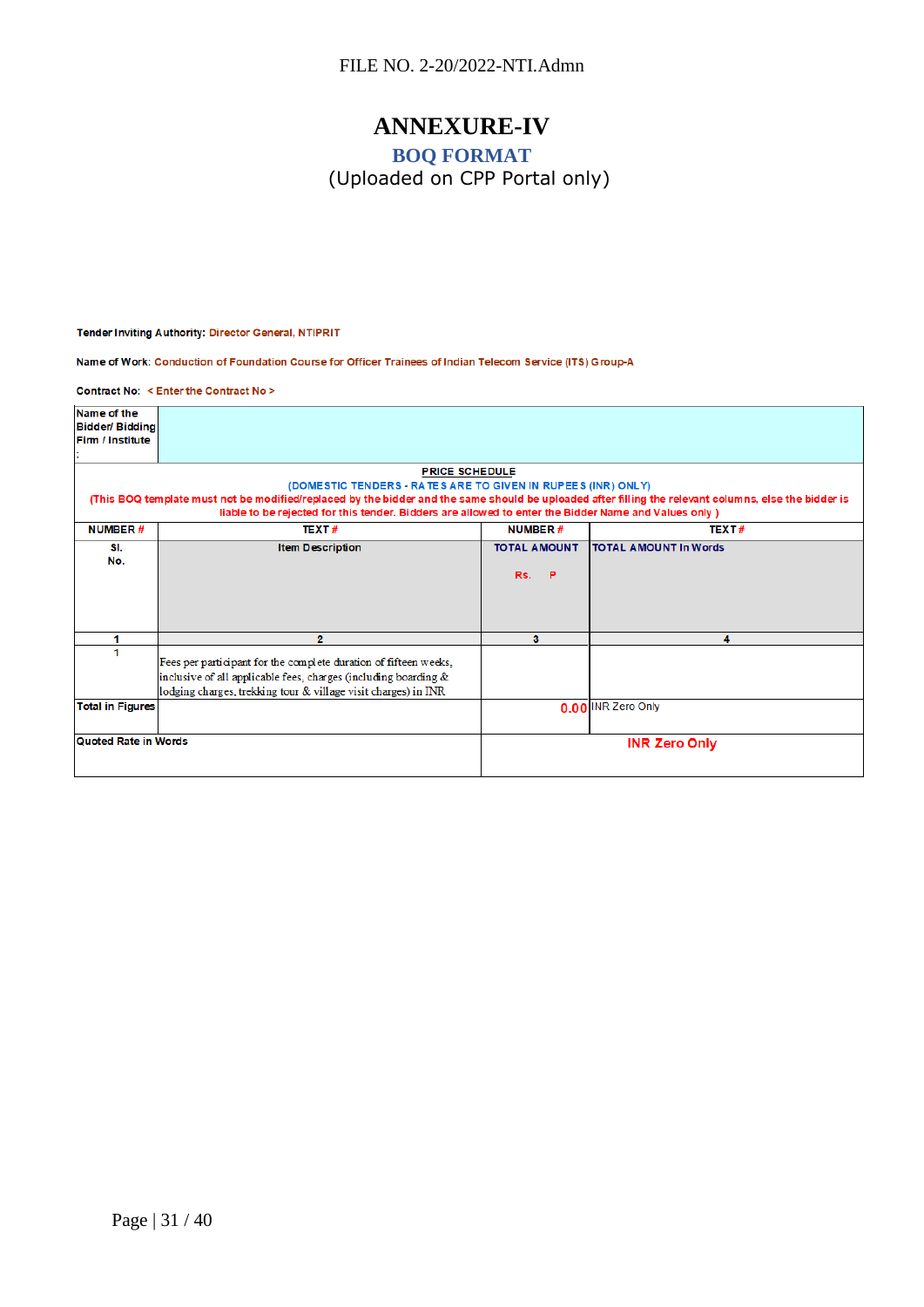### **ANNEXURE-V**

#### **AGREEMENT FORM**

#### (On Non-Judicial stamp paper of Rs. 100/-)

<span id="page-31-1"></span><span id="page-31-0"></span>AGREEMENT for outsourcing conduction of Foundation Course for Officer Trainees of ITS Group-A by **National Telecommunications Institute for Policy Research, Innovations and Training, Ghaziabad** signed on …… … … (date) between …………………………………., hereinafter called the Contractor (which term shall, unless excluded by or repugnant to the subject or context, include its successors and permitted assigns) of the one part, and the.... ………………………………….., hereinafter called the Purchaser (which term shall unless excluded by or repugnant to the subject or context include its successes and assigns) of the other part.

#### WHEREAS

- A. The Purchaser is desirous that the work of conduction of Foundation Course for Officer Trainees of Indian Telecom Service (ITS) Group-A at **the campus of ------------------------- ----- (selected institute)**, should be executed as mentioned, enumerated or referred to in the RFP document no………………... Dated…… including all its sections and annexures.
- B. The RFP document no. ……………….Dated…….., including all its sections and annexures, forms part of this contract though separately set out herein and are included in the expression contract wherever herein used.

#### AND WHEREAS

The Purchaser has accepted the bid of the Contractor for the awarded work, conveyed vide Letter of Intent No…………………… dated………… at the rates stated in the performa of financial quote upon the terms and conditions of the contract.

#### NOW THIS AGREEMENT WITNESSTH & IT IS HEREBY AGREED AND DECLARED AS FOLLOWS

- 1. In consideration of the payment to be made to the Contractor (selected institute) for the work to be executed by him, the Contractor (selected institute) shall and will duly provide, execute, and complete the said work and shall do and perform all other acts and things in the contract mentioned or described or which are to be implied and there-from or may be reasonably necessary for the completion of the said works and at the said times and in the manner and subject to the terms and conditions of the contract.
- 2. In consideration of the due provisions, execution and completion of the said work, the Purchaser does hereby agree to pay to Contractor (selected institute) the respective amounts for the work actually done by him and approved by the Purchaser and such other sum payable to the Contractor under provision of the contract, such payment to be made at such time in such manner as prescribed for in the contract.
- 3. This contract is subject to jurisdiction of courts at Ghaziabad only.
- 4. The agreement shall remain valid for two years from the date of signing unless it is terminated in accordance with the terms and conditions of the RFP document No…………….. Dated ……….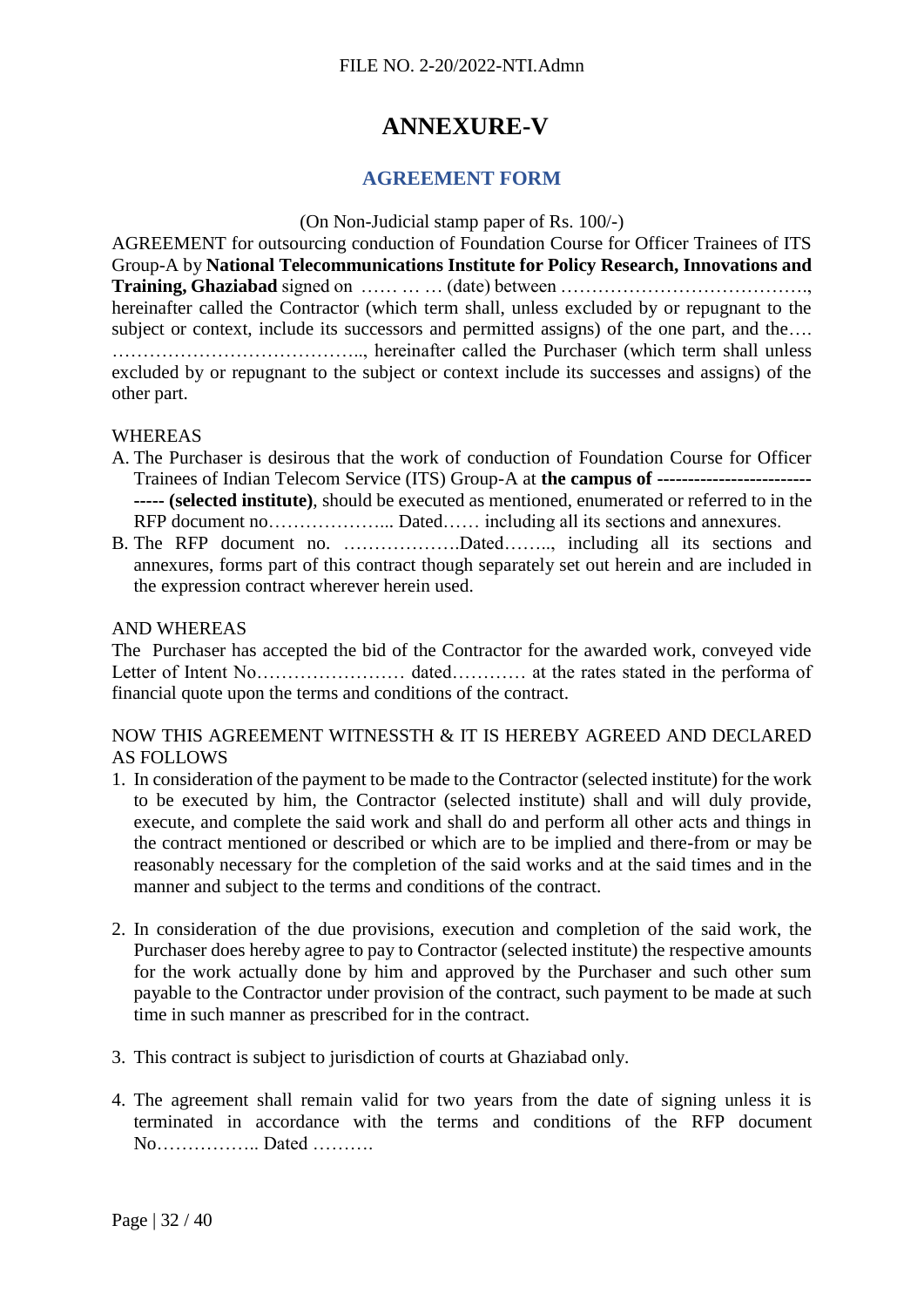In Witness whereof the parties hereto have here-into set their respective hands and seals in the day and the year written above.

| Signed and delivered by          | Signed and delivered by               |
|----------------------------------|---------------------------------------|
| (For and on behalf of Purchaser) | (For and on behalf of the Contractor) |
| In presence of                   | In presence of                        |
|                                  |                                       |
|                                  |                                       |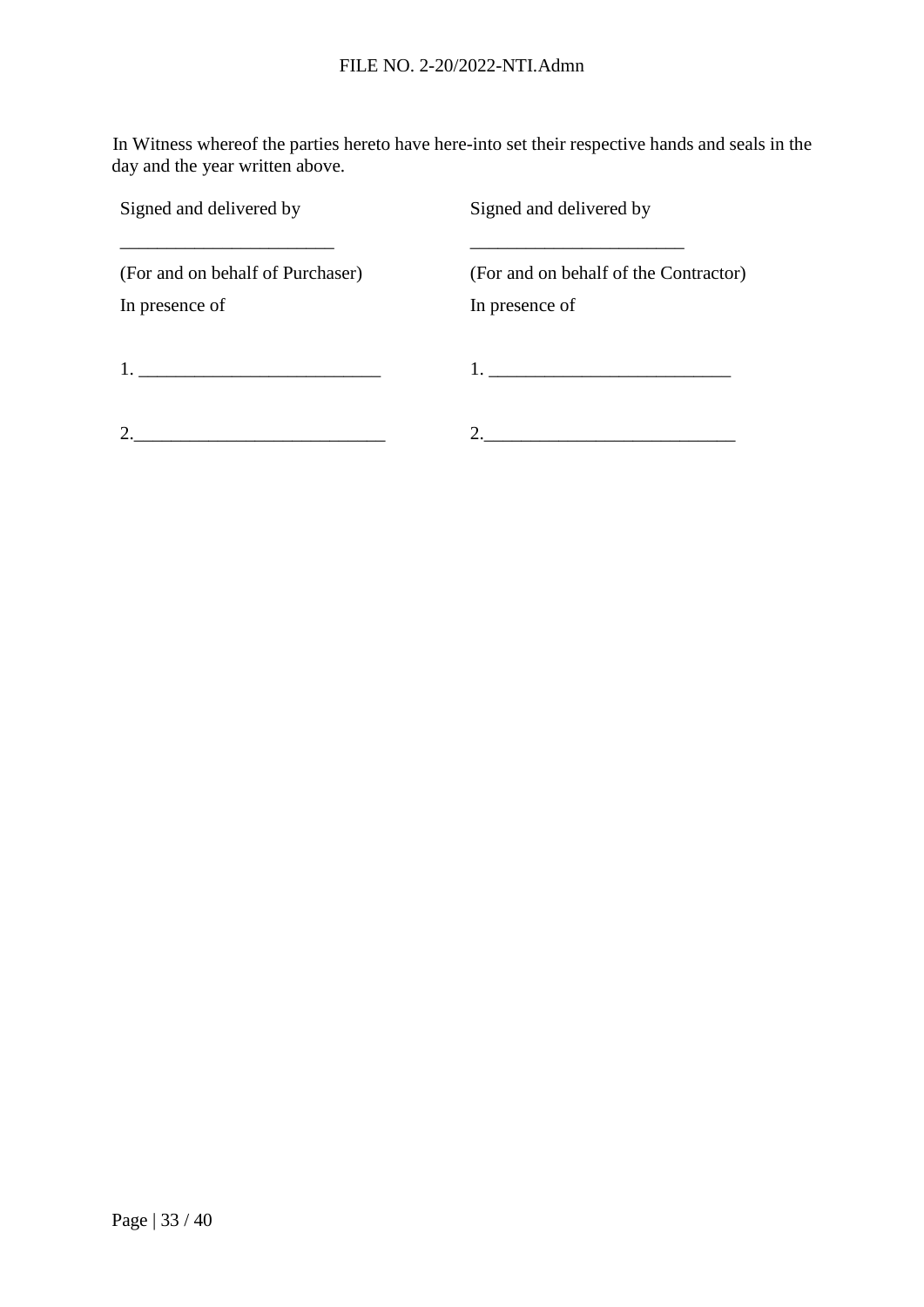### **ANNEXURE - VI PROFILE OF BIDDER**

- <span id="page-33-1"></span><span id="page-33-0"></span>1. Full Name of Bidder
- 2. Registered Address
- 3. Address of correspondence

| 4. Details of Contact/Authorized Person                          |  |     |
|------------------------------------------------------------------|--|-----|
|                                                                  |  |     |
|                                                                  |  |     |
|                                                                  |  |     |
|                                                                  |  |     |
| 5. Type of Firm: Institute                                       |  |     |
| 6. Name(s) of Directors/ partners/ proprietor                    |  |     |
|                                                                  |  |     |
| 8. Earnest money details: DD No. ______________ dated __________ |  | for |
| 9. Bank Account details of the bidder:                           |  |     |
| a. Name and address of Bank                                      |  |     |
| b. Account no.                                                   |  |     |
| c. MICR no.                                                      |  |     |

- d. IFSC code of Branch
- 10. Any other relevant information:

| (Signatures of authorized signatory) |  |
|--------------------------------------|--|
| Name                                 |  |
| Designation                          |  |
| Seal:                                |  |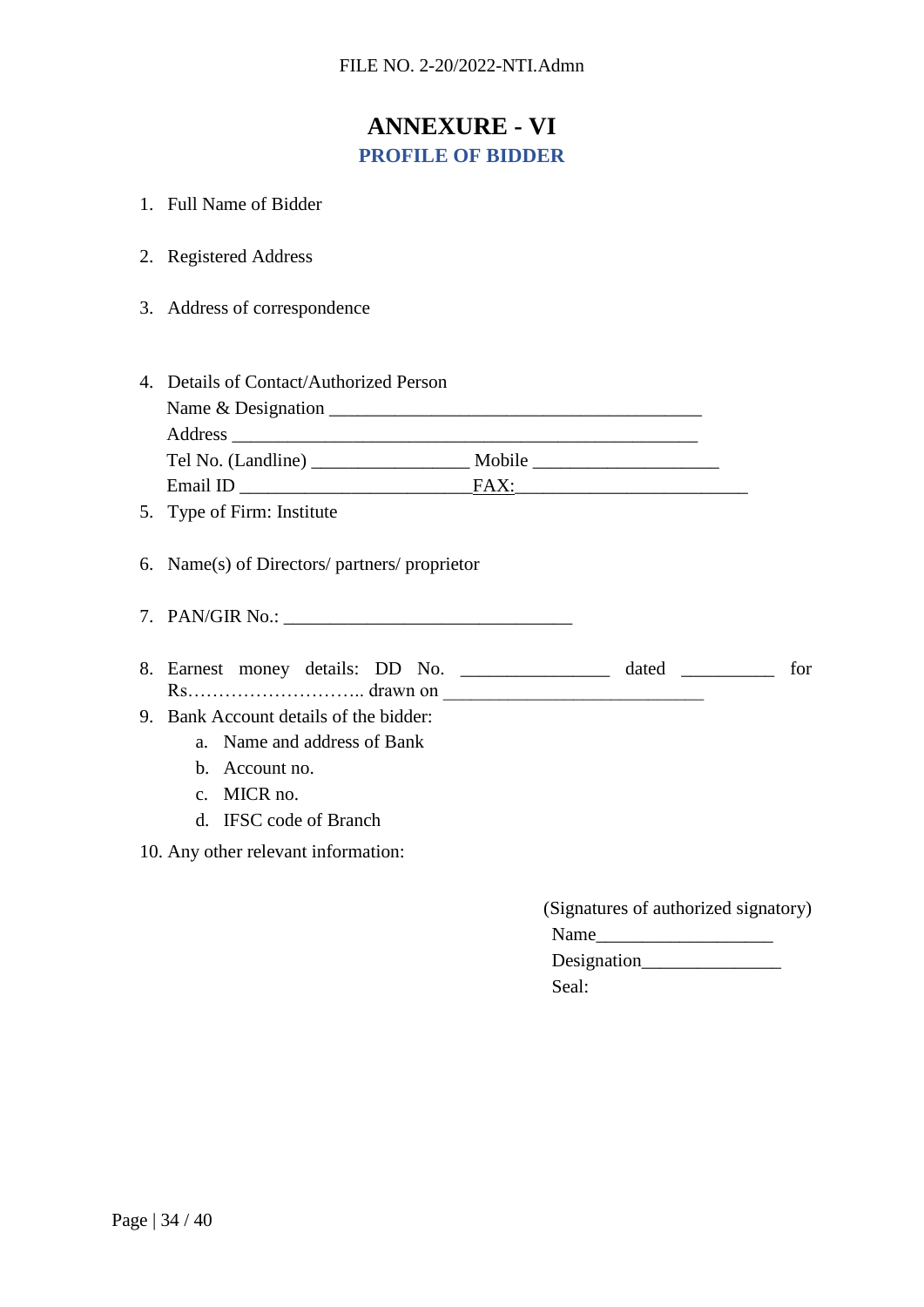### **ANNEXURE – VII NO NEAR-RELATIVE DECLARATION/CERTIFICATE**

<span id="page-34-1"></span><span id="page-34-0"></span>(To be submitted by either authorized signatory , or each partner/director in case of partnership Institute)

|                                        | son/daughter/wife                                                                            | of |
|----------------------------------------|----------------------------------------------------------------------------------------------|----|
| Shri                                   |                                                                                              |    |
| Proprietor/Partner/Director/Authorised | signatory/Representative                                                                     | of |
|                                        | (Name and address of the bidder) is competent to                                             |    |
|                                        | sign this declaration and execute the tender document regarding "Request For Proposals (RFP) |    |
|                                        | for conducting Foundation Course for Officer Trainees of Indian Telecom Service (ITS)        |    |
| Group- $A$ <sup>"</sup> ;              |                                                                                              |    |

I consider the resident of the resident of  $\overline{a}$  hereby certify that none of relatives of mine/proprietor/partners/directors is/are employed in the units where he/she is going to apply for the tender. In case at any stage it is found that the information given by me is false/incorrect the purchaser shall have the absolute right to take any action as deemed fit/without any prior information to me.

I have carefully read and understood all the terms and conditions of the tender document and undertake to abide by the same;

I also undertake that our Institute will observe all legal formalities or/and obligations under the contract well within time. In case of failure to observe any of the legal formalities or/and obligations. I shall be personally liable under the appropriate law.

The Information/documents furnished, along with the tender document are true and authentic to the best of my knowledge and belief. I am well aware of the fact that furnishing of any false information/fabricated documents would lead to rejection of my tender at any stage besides liabilities towards prosecution under appropriate law.

|        | (Signature of Partners/Director/Authorized Signatory) |
|--------|-------------------------------------------------------|
|        | Full Name:                                            |
| Date:  | Address:                                              |
| Place: | Seal:                                                 |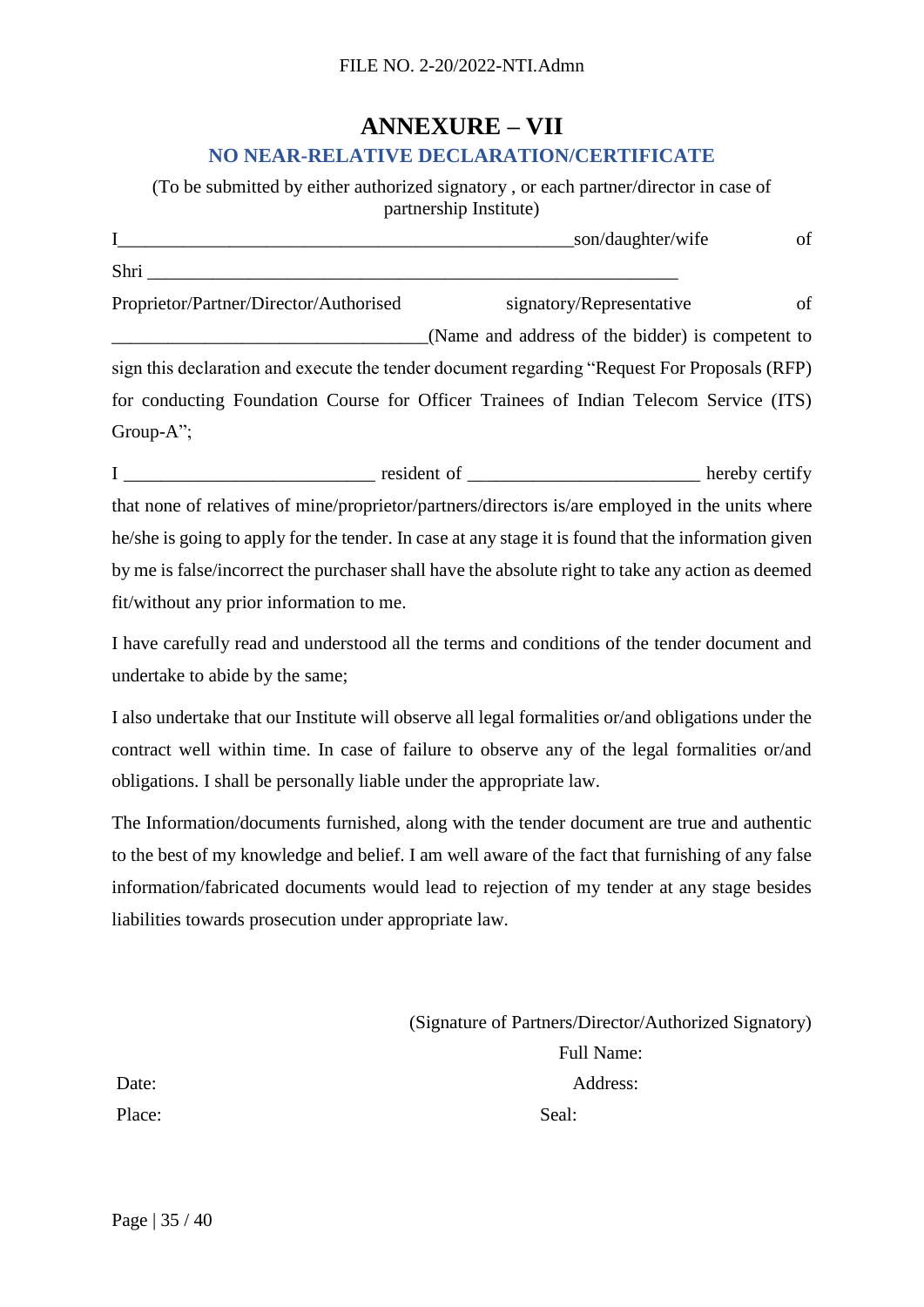### **ANNEXURE – VIII**

### **NO BLACKLISTING DECLARATION/CERTIFICATE**

<span id="page-35-1"></span><span id="page-35-0"></span>(To be submitted by either authorized signatory or each partner/ director in case of partnership Institutes)

|            |                |           | son/ daughter/ wife of |
|------------|----------------|-----------|------------------------|
| Shri       |                | Director/ | Authorised             |
| signatory/ | Representative |           | οf                     |
|            |                |           | (Name and              |

address of the bidder) is competent to sign this declaration and execute the tender document regarding "Request For Proposals (RFP) for conducting Foundation Course for Officer Trainees of Indian Telecom Service (ITS) Group-A";

I \_\_\_\_\_\_\_\_\_\_\_\_\_\_\_\_\_\_\_\_\_\_\_\_\_\_\_ resident of \_\_\_\_\_\_\_\_\_\_\_\_\_\_\_\_\_\_\_\_\_\_\_\_\_ hereby certify that our institute has not been black-listed by any Ministry/ Department/ PSU of the Central Government. In case at any stage it is found that the information given by me is false/ incorrect the purchaser shall have the absolute right to take any action as deemed fit/without any prior information to me.

I have carefully read and understood all the terms and conditions of the tender document and undertake to abide by the same;

I also undertake that our firm/Institute will observe all legal formalities or/and obligations under the contract well within time. In case of failure to observe any of the legal formalities or/and obligations, I shall be personally liable under the appropriate law.

The Information/documents furnished, along with the tender document are true and authentic to the best of my knowledge and belief. I am well aware of the fact that furnishing of any false information/fabricated documents would lead to rejection of my tender at any stage besides liabilities towards prosecution under appropriate law.

(Signature of Proprietor/ Partners/ Director/ Authorized Signatory)

Full Name:

Date: Address:

Place: Seal: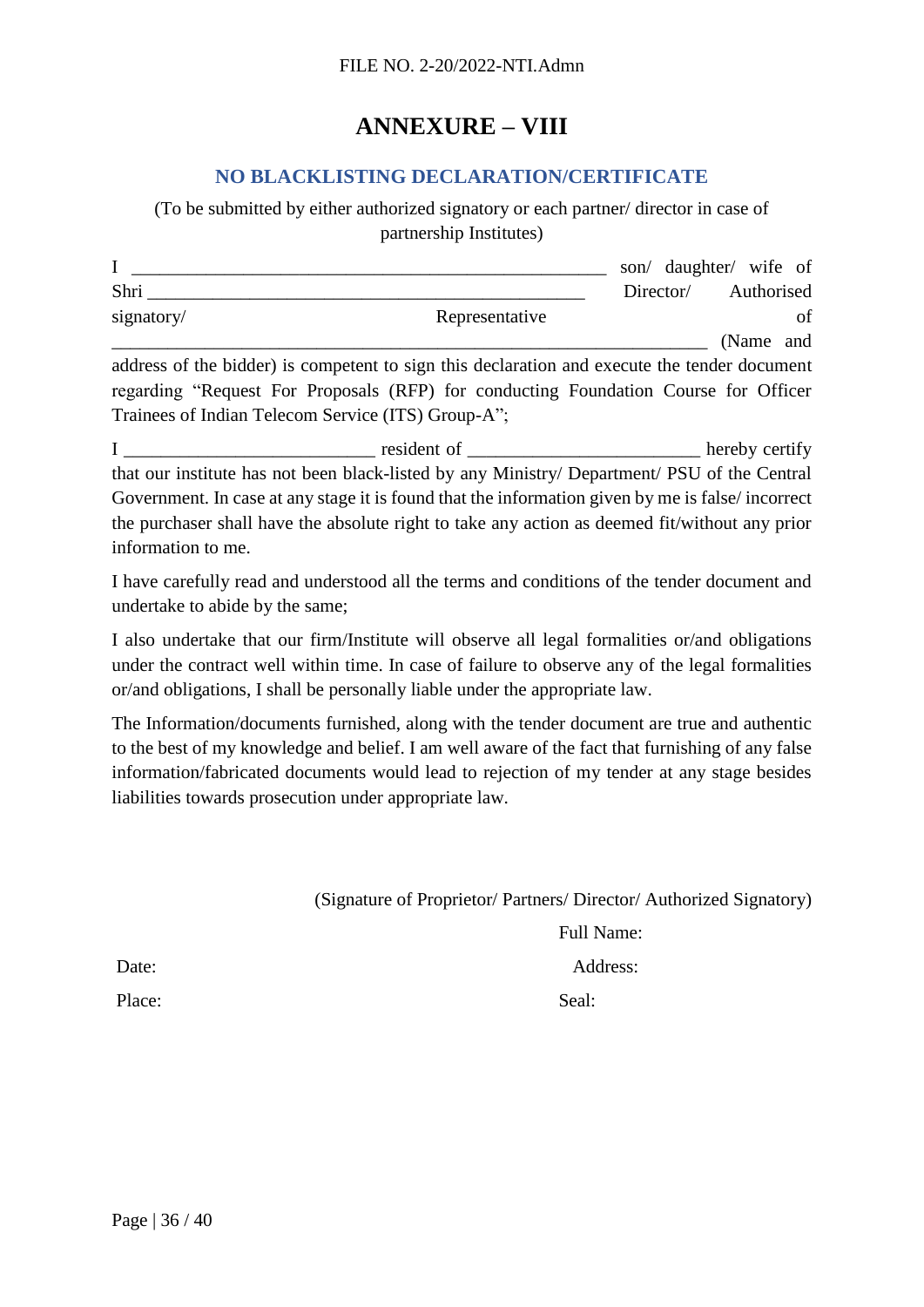### **ANNEXURE - IX PERFORMANCE SECURITY BOND FORM**

<span id="page-36-1"></span><span id="page-36-0"></span>In consideration of the President of India (hereinafter called 'the Government') having agreed to exempt ---------------------- (hereinafter called 'the said Contractor(s)' from the demand, under the terms and conditions of an agreement / (Purchase/Work Order) No. --- ------------------- Dated --------------------- made between ------------------------ and ----- ---------------- for the supply of ----------------------------------- (hereinafter called 'the said Agreement'), of performance security for the due fulfilment by the said Contractor(s) of the terms and conditions contained in the said Agreement, on Production of a bank guarantee for --------------------------------------------------- we, (Name of the bank) ------- --------------------------------------- (hereinafter referred to as 'the Bank') at the request of - ---------------------------------------Contractor(s) do hereby undertake to pay to the NTIPRIT an amount not exceeding ---------------------- against any loss or damage caused to or suffered or would be caused to or suffered by the NTIPRIT by reason of any breach by the said Contractor(S) of any of the terms or conditions contained in the said Agreement.

2. We (Name of the bank) ---------------------- do hereby undertake to pay the amount due and payable under this guarantee without any demur, merely on a demand from the NTIPRIT stating that the amount claimed is due by way of loss or damage caused to or would be caused to or suffered by the NTIPRIT by reason of the Institute failure to perform the said Agreement. Any such demand made on the bank shall be conclusive as regards the amount due and payable by the Bank under this guarantee where the decision of the NTIPRIT in these counts shall be final and binding on the bank. However, our Liability under this guarantee shall be restricted to an amount not exceeding -----------------------.

The Bank further agrees that the guarantee herein contained shall remain in full force and effect for a period of 27 months from the date hereof and also that the extension of this guarantee will be provided for by the Bank for such period beyond the period of 27 months as the Purchaser may feel necessary in this behalf.

- 3. We undertake to pay to the NTIPRIT any money so demanded notwithstanding any dispute or disputes raised by the Institute in any suit or proceeding pending before any court or tribunal relating thereto our liability under this present being absolute and unequivocal. The payment so made by us under this bond shall be valid discharge of our liability for payment there under and the Institute shall have no claim against us for making such payment.
- 4. We (name of the bank) ---------------------------- Further agree that the guarantee herein contained shall remain in full force and effect during for a period of 27 months from the date of Advance Purchase Order (Date…...…..). And that it shall continue to be enforceable till all the dues of the NTIPRIT under or by virtue of the said Agreement have been fully paid and its claims satisfied or discharged or till ---------------------------------- (NTIPRIT) certifies that the terms and conditions of the said Agreement have been fully and properly carried out by the said Institute and accordingly discharge this guarantee.
- 5. We (Name of the bank) -------------------- further agree with the NTIPRIT that the NTIPRIT shall have the fullest liberty without our consent and without affecting in any manner our obligations hereunder to vary and of the terms and conditions of the said Agreement or to extend time of performance by the said Contract(s) from time to time or to postpone for any time or from time to time any of the powers exercisable by the NTIPRIT Against and said Contract(s) and to forbear or enforce any of the terms and conditions relating to the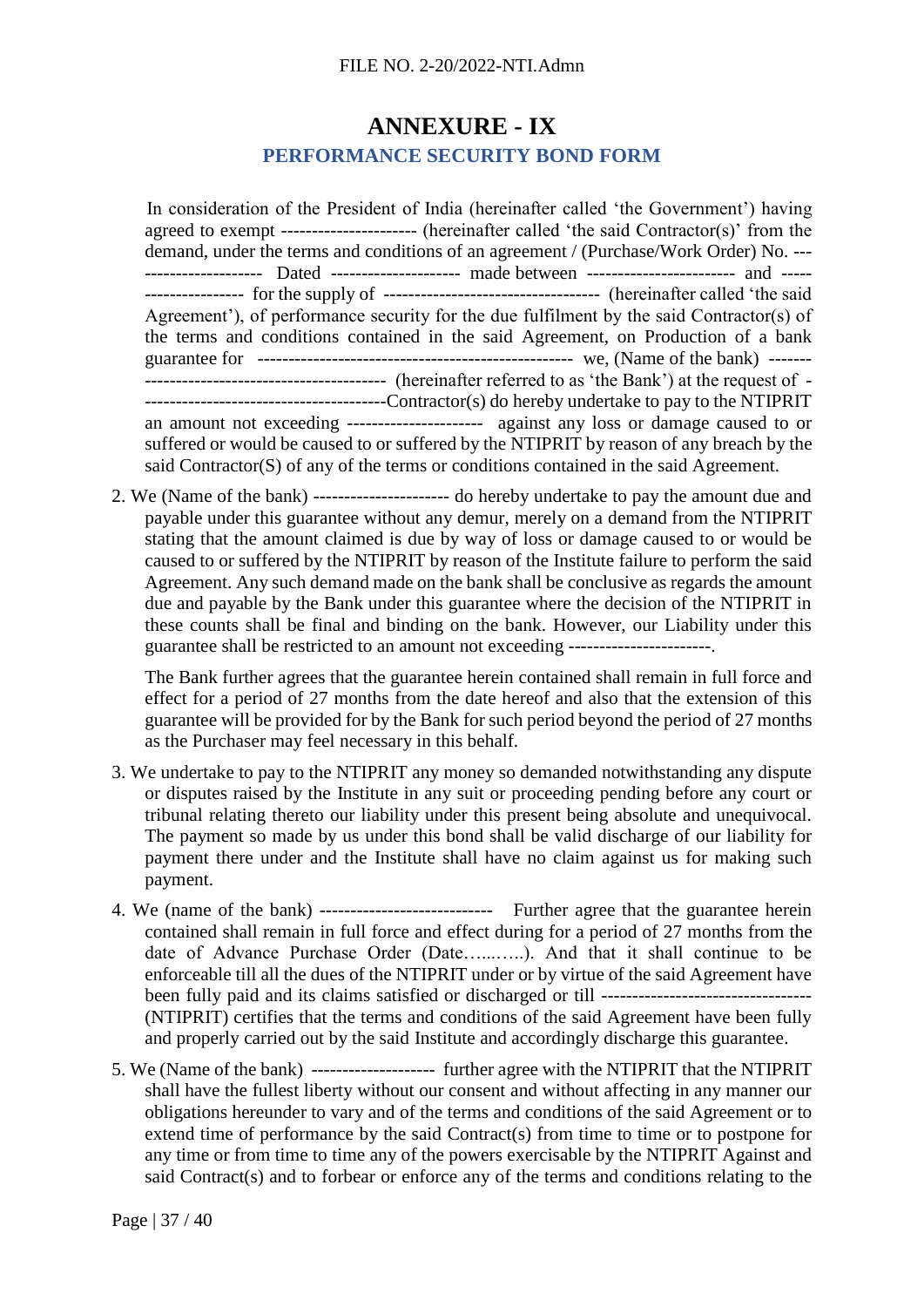said agreement and we shall not be relieved from our liability by reason of any such variation, or extension being granted to the said Contract(s) or for any forbearance, act or omission on the part of the NTIPRIT or any indulgence by the NTIPRIT to the said contract(s) or by any such matter or thing whatsoever which under the law relating to sureties would, but for this provision, have effect of so relieving us.

- 6. This guarantee will not be discharged due to the change in the constitution of the Bank or the Institute.
- 7. We (name of the bank) ------------------------------- lastly undertake not to revoke this guarantee during its currency except with the previous consent of the NTIPRIT in writing.

Dated the --------------- day of -----------, Two Thousand Fifteen only.

For -------------------------------------- (Indicate the name of the bank)

Witnesses: (Name & Signature) 1. Telephone No.(s):-

STD Code-FAX No. E-Mail Address:-

2.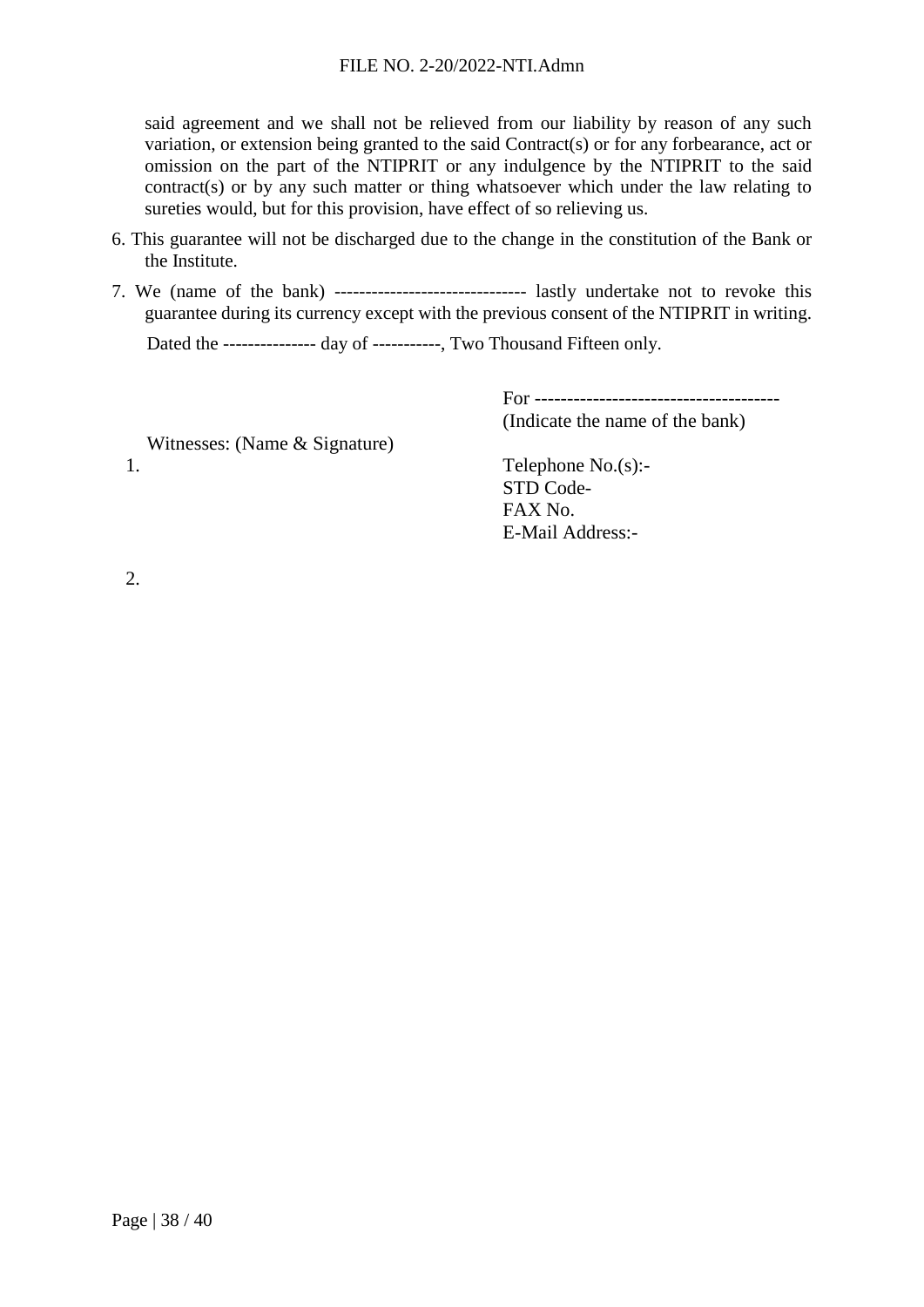# **ANNEXURE - X**

#### **EMD BG FORM**

<span id="page-38-1"></span><span id="page-38-0"></span>

| Whereas                                                                                     |  |                                                              |  |  |                                      | (hereinafter called the      |    |
|---------------------------------------------------------------------------------------------|--|--------------------------------------------------------------|--|--|--------------------------------------|------------------------------|----|
| Bidder) has submitted its bid dated ___________                                             |  |                                                              |  |  | for conducting Foundation Course for |                              |    |
| Officer Trainees of Indian Telecom Service (ITS) Group-A against e-Tender Enquiry No.       |  |                                                              |  |  |                                      |                              |    |
|                                                                                             |  | dated 12.04.2022 know all men by these presents that         |  |  |                                      |                              |    |
| we                                                                                          |  |                                                              |  |  |                                      |                              | of |
|                                                                                             |  |                                                              |  |  |                                      | having our registered office |    |
| at                                                                                          |  |                                                              |  |  |                                      | (hereinafter)                |    |
| called the Bank) are bound unto the DG, NTIPRIT (hereinafter called the Purchaser), for the |  |                                                              |  |  |                                      |                              |    |
| sum of ₹                                                                                    |  | lakhs (Rs. only) for which payment will and truly be made to |  |  |                                      |                              |    |
| the Purchaser, the Bank binds itself, its successors, and assigns by these presents.        |  |                                                              |  |  |                                      |                              |    |

The conditions of the obligation are

- 1. If the Bidder withdraws its bid during the period of the bid validity as specified by the Bidder on the Bid Form, or
- 2. If the Bidder, having been notified of the acceptance of its bid by the Purchaser, during the period of bid validity
	- a. Fails or refuses to execute the contract, if required, or
	- b. Fails or refuses to furnish performance security, in accordance with the Instructions to the Bidders.

We undertake to pay the Purchaser up to the above amount upon receipt of its first written demand without the Purchaser having to substantiate its demand, provided that in its demand, the Purchaser will note that the amount claimed by it is due to it owing to the occurrence of one or both of the two conditions, specifying the occurred condition(s).

This guarantee will remain in force as specified in the Instruction to the Bidders, for the period 165 days from the date of opening of bid or any other date as extended, and any demand in respect thereof should reach the Bank not later than the specified date(s).

Dated the --------------- day of -----------, Two thousand Twenty-Two only.

For --------------------------------------

(Indicate the name of the bank)

Witnesses: -

2.

1. Telephone No.(s): -

STD Code-FAX No. E-Mail Address:-